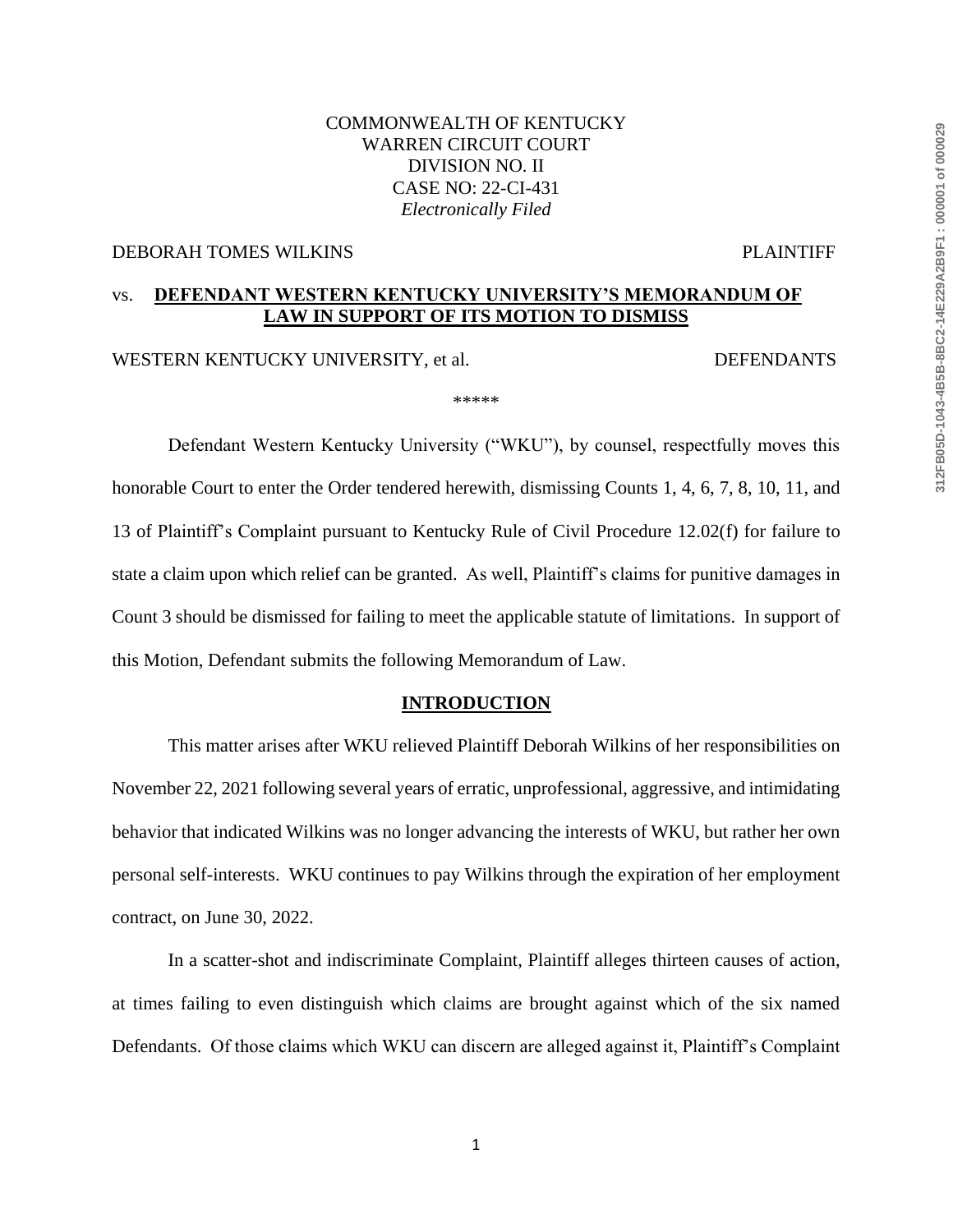should be dismissed for failing to state a claim upon which relief may be granted.<sup>1</sup>

In Count One of her Complaint, Plaintiff inexplicably alleges that her employment agreement – which by its express terms terminated on June 23, 2022 and could not be modified without the mutual written consent of WKU and Plaintiff – was breached when it was not extended for an additional four-year term. Complaint, ¶83. Plaintiff would have this Court imply an obligation upon WKU to extend her contract despite the undisputed plain terms of the contract and in clear violation of Kentucky law. Further, to the extent Plaintiff's breach of contract claim is premised on an oral or implied contract to extend her employment contract, WKU is entitled to governmental immunity.

In Count Three of her Complaint, Plaintiff asserts a claim for retaliation in violation of the Kentucky Whistleblower Act under KRS 61.102. She seeks compensatory damages, punitive damages and attorneys' fees under this claim. Complaint, ¶99. However, her claim for punitive damages is barred as a matter of law because she failed to bring it within 90 days of the alleged retaliation. *See Consolidated Infrastructure Manag. Auth. v. Allen*, 269 S.W.3d 852, 856 (Ky. 2008).

In Count Four of her Complaint, Plaintiff asserts that WKU retaliated against her by engaging in a series of purported "protected activities" under KRS 344.280 of the Kentucky Civil Rights Act ("KCRA"). Complaint, ¶¶101-103. Yet, each of these purported "protected activities" were all within Plaintiff's job duties on behalf of WKU – a fact discernible from the allegations within Plaintiff's Complaint, which incorporates her employment agreement and the description of her job duties first as General Counsel and then as Title IX Coordinator. Plaintiff's claims fail

 $\overline{\phantom{a}}$ 

<sup>&</sup>lt;sup>1</sup> WKU reserves the right to seek dismissal of any other claims that may be asserted against it, but that are not clearly pled against WKU on the face of the Complaint.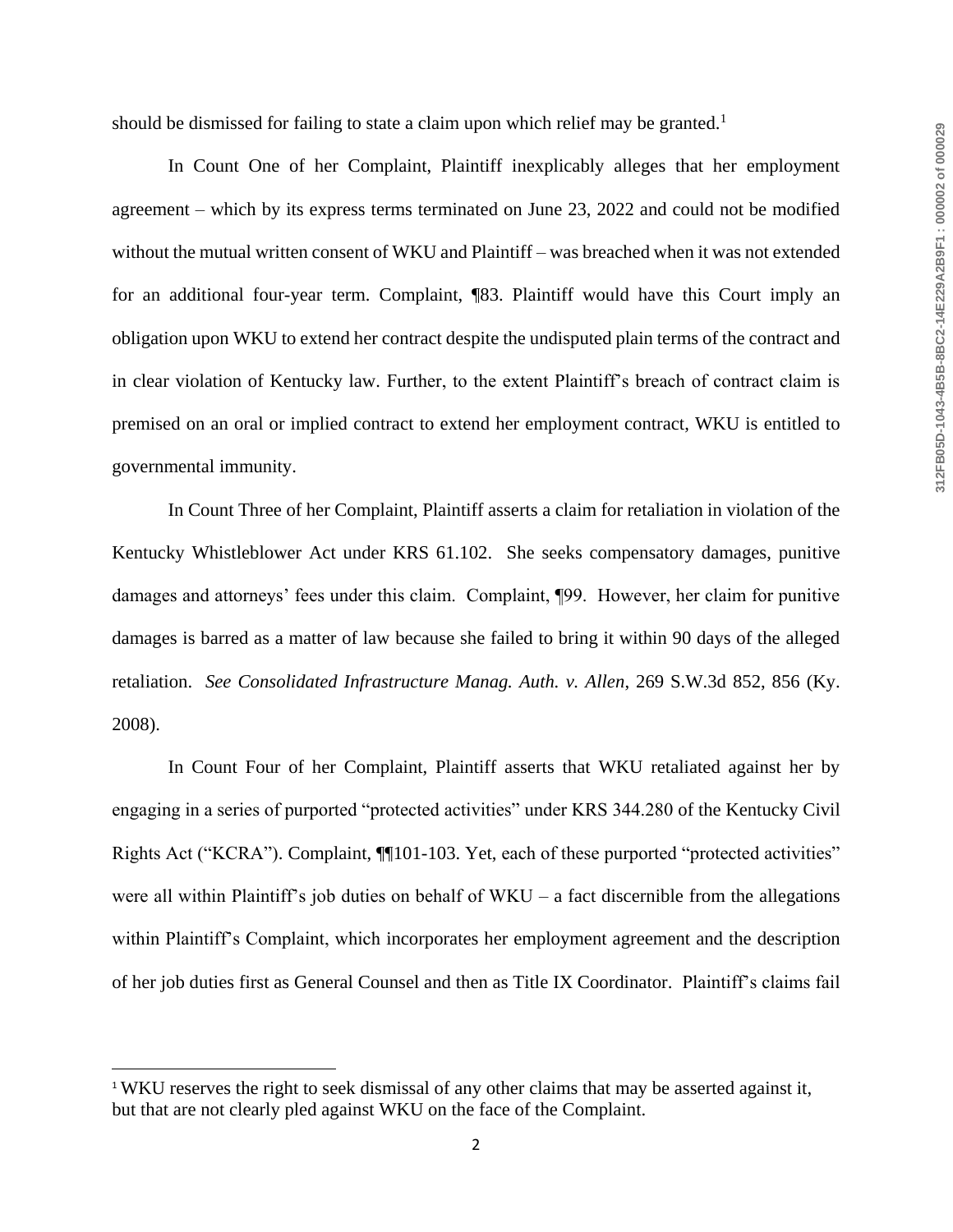to state a claim upon which relief may be granted because of the so-called "manager rule" applicable to civil rights claims premised on protected activity. Under that rule, a plaintiff cannot rely on conduct that falls within the normal scope of her job duties to allege protected activities. Because all of the alleged protected activities detailed in Paragraph 103 of the Complaint indisputably fall within Plaintiff's job duties, Count Four must be dismissed.

In Count Six, Plaintiff asserts a claim for common law wrongful discharge against WKU. However, WKU is entitled to governmental immunity on this claim. *See Stover v. Louisville Metro Dpt. Of Public Health and Wellness*, 2019 WL 258123 (Ky. App. 2019). As a result, Plaintiff fails to state a claim upon which relief can be granted.

In Count Seven of her Complaint, Plaintiff asserts claims sounding in fraud, all of which require a Plaintiff to allege sufficient facts to establish she justifiably relied upon the fraudulent statement or representations forming the basis of the claim. Here, the statement or representation forming the basis of this Count of the Complaint pertain to Defendant Timothy Caboni's discussions with Plaintiff concerning a buyout of the remaining term of her employment agreement. However, Plaintiff has not and cannot allege facts that she justifiably relied on those states for two main reasons. First, her employment agreement contained a provision indicating that WKU's Board of Regents would need to approve all employment agreement terms and contracts. Second, as general counsel, Plaintiff was well-aware that a buyout of her employment contract would require Board of Regents approval due to the significant funding such a buyout would require.

In Count Eight of her Complaint, Plaintiff asserts a claim for tortious interference with a contractual relationship. In essence, Plaintiff alleges WKU is liable for interfering with its own contract with her. However, this claim fails as a matter of law because Kentucky law requires the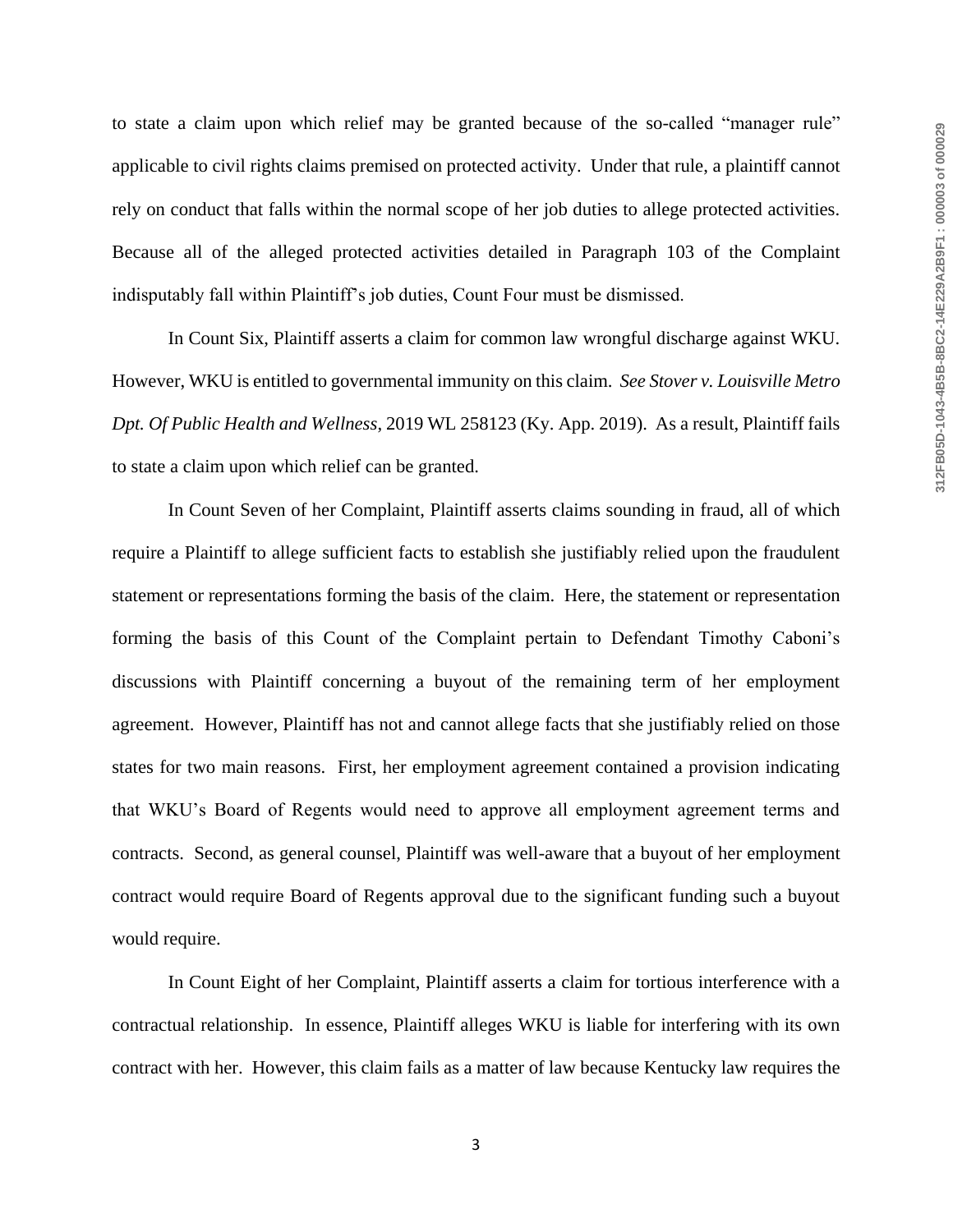party to be interfering with the contract to be a third-party to the contract. *Harstad v. Whiteman*, 338 S.W.3d 804, 814 (Ky. App. 2011).

In Count Ten of her Complaint, Plaintiff asserts that WKU has placed her in a false light by virtue of the contents of her separation letter. However, Plaintiff's Complaint fails to allege that the letter was published to a third party, a required element of a viable false light claim. Indeed, Plaintiff's Complaint admits that the letter was redacted when provided to a third-party via Open Records Act request, thereby asserting facts which defeat her own claim. Additionally, WKU is entitled to governmental immunity for intentional torts such as false light.

In Count Eleven of her Complaint, Plaintiff alleges that WKU falsified the "Request to Modify a Position" in WKU's Interview Exchange system and the Electronic Personnel Action Form when Plaintiff became the Title IX Coordinator. Complaint, ¶¶49-51. She alleges a negligence *per se* claim for violation of KRS 517.050, which criminalizes falsification of business records with the intent to defraud. As interpreted, KRS 517.050 requires proof that the defendant committed fraud – i.e., that it made a misrepresentation with the intent to induce action by the plaintiff. Here, Plaintiff fails to allege that she took any action in reliance on the purported falsification of the two forms. Finally, WKU is entitled to governmental immunity on this tort claim.

Finally, Count Thirteen of Plaintiff's Complaint asserts a claim for intentional infliction of emotional distress. Plaintiff's claim for intentional infliction of emotional distress fails as a matter of law because none of the conduct alleged is "so outrageous in character, and so extreme in degree, as to go beyond all possible bounds of decency...." *Humana of Kentucky, Inc. v. Seitz,* 796 S.W.2d 1, 3 (Ky.1990). Her Complaint is similarly devoid of allegations that she suffered severe emotional injury as required by Kentucky law. *Osborne v. Keeney*, 399 S.W.3d 1, 17 (Ky. 2012).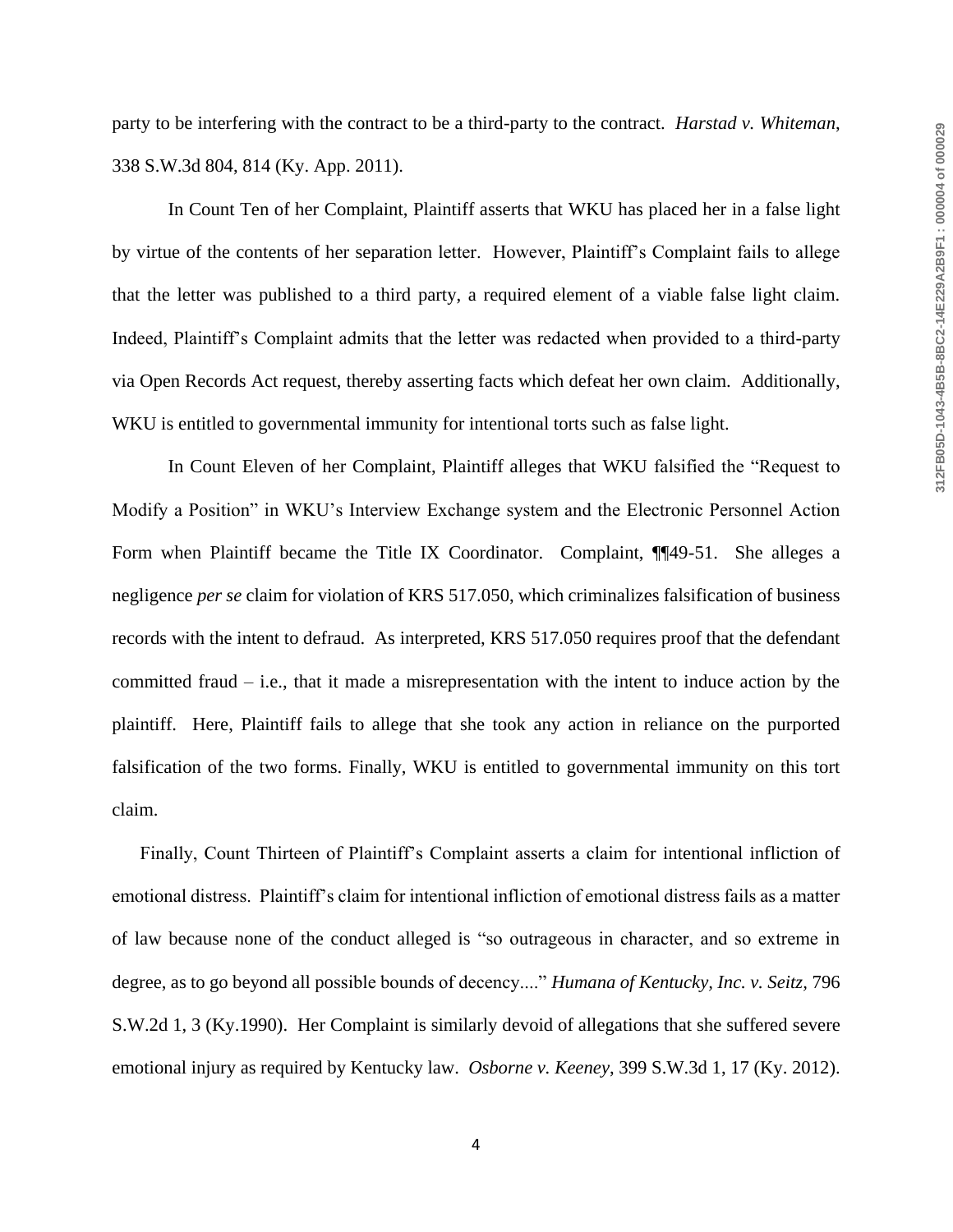Finally, WKU is entitled to governmental immunity on this tort claim.

#### **FACTUAL BACKGROUND**

While each of the bases for dismissal identified in the Introduction and more fully addressed in this Memorandum of Law are questions of law which do not require factual determinations by this Court, WKU nevertheless rigorously and emphatically disputes the factual allegations within Plaintiff's Complaint. The following factual background is therefore provided to the Court for context and need not form the basis of the questions of law that the Court ultimately will resolve in deciding this Motion to Dismiss.

Wilkins was hired as WKU's first general counsel in 1994 when she was in her early 30s. She served under President Meredith through 1997 and grew into her role under President Gary Ransdell who led the University from 1997 to 2017. Wilkins admittedly provided sound legal advice to Ransdell as the University experienced tremendous growth. During these years, and despite providing generally sound substantive advice, Wilkins experienced significant issues managing interpersonal relationships, communicating with collegiality, and keeping to her duties as general counsel. Her behavior often came at the cost of tumultuous relationships with faculty and staff.

Near the end of President Ransdell's tenure, and after being denied a pay raise, Wilkins demanded that Ransdell extend her a protective employment agreement that allowed her to reach retirement age. Wilkins drafted an exceptionally favorable employment agreement limiting WKU's ability to terminate her to disbarment from the practice of law, a felony conviction, a deliberate refusal to perform her job duties, or a refusal to accept reassignment. That agreement was approved by the Board of Regents at the recommendation of President Ransdell.

With Ransdell's retirement, President Tim Caboni took the helm in 2017. Immediately,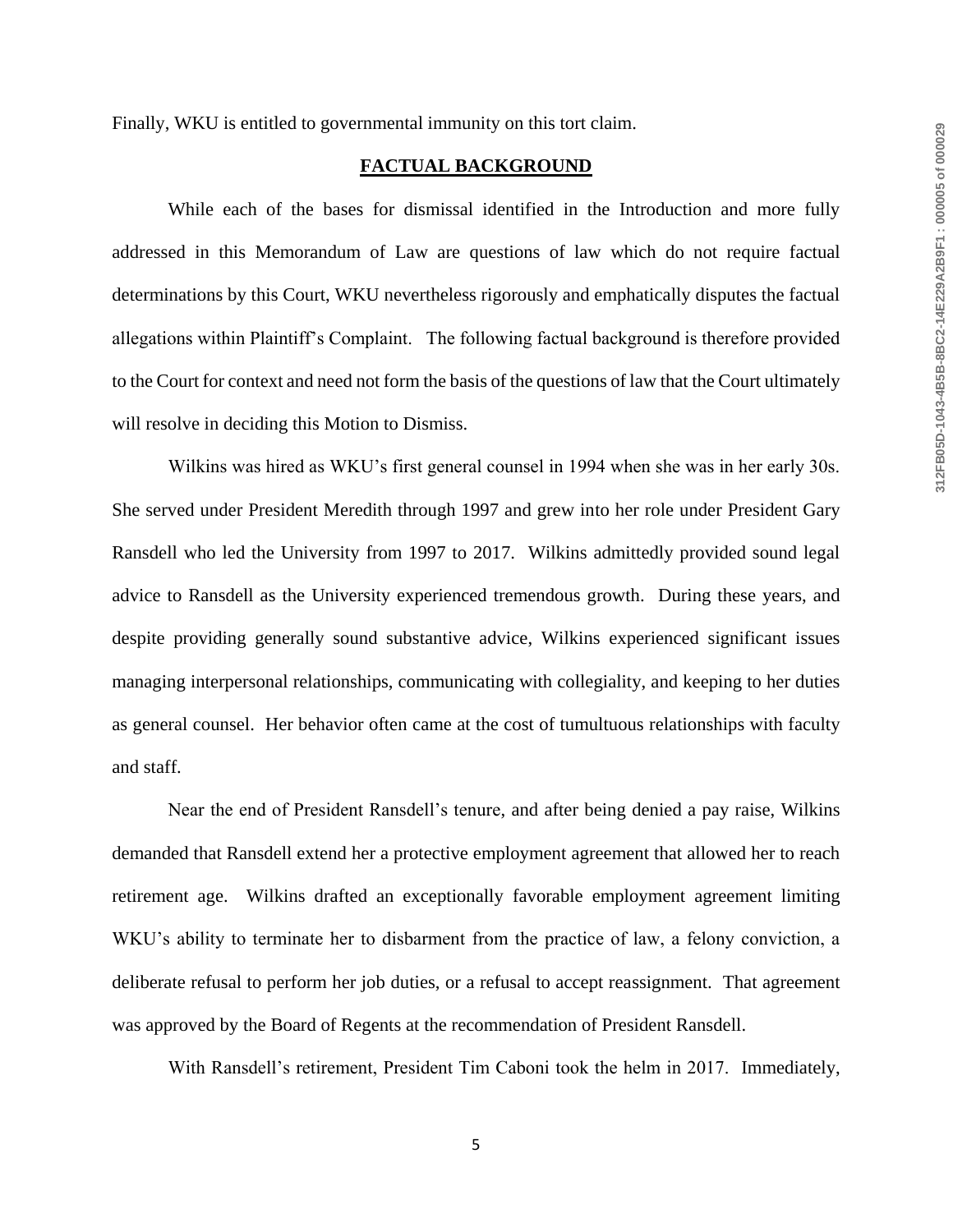Wilkins was openly hostile towards President Caboni. Her behavior and comments to co-workers indicated that she did not respect Caboni professionally or personally. Nevertheless, Caboni endeavored to work with Wilkins due to her long-standing familiarity with WKU's legal needs.

In the fall of 2018, President Caboni caused WKU to engage the services of a third-party consulting firm to evaluate WKU's leadership team – an endeavor that included assessing Wilkins. Her evaluation is attached as **Exhibit A**. Consistent with what Caboni and his predecessors had observed, the evaluation found that Wilkins was deficient in "People Leadership." Wilkins' campus and cabinet peers were critical of her ability to defuse conflict situations and promote cooperation. Evaluators commented that Wilkins could be "a more effective leader if: she had a better attitude; if she didn't bully and intimidate employees; . . . [and] if she was a team player." Others observed that "President Caboni and the WKU community would be much better served to seek an attorney who agrees with his vision, promotes community and provides a high level of service to his office. He does not need the drama that Deborah Wilkins brings to her position." When Wilkins received the results of her evaluation, she sent the consultant questions targeted at revealing the identities of evaluators who were critical of her. Rather than utilize the evaluation for growth as a leader, she questioned the consultant's process and the results the review obtained from her peers. Wilkins' questions were so persistent and clearly targeted to uncover the identities of those who critiqued her that the consultant reached out to administration to express her concern that Wilkins was attempting to subvert the anonymity of the evaluation process.

Wilkins began engaging in actions that were for her own self-interest, in violation of University policy, and a violation of the duties and trust placed in her as General Counsel for WKU. For instance, in October 2019, President Caboni received complaints from two senior administrators not known to be hostile to Wilkins expressing their concern that Wilkins was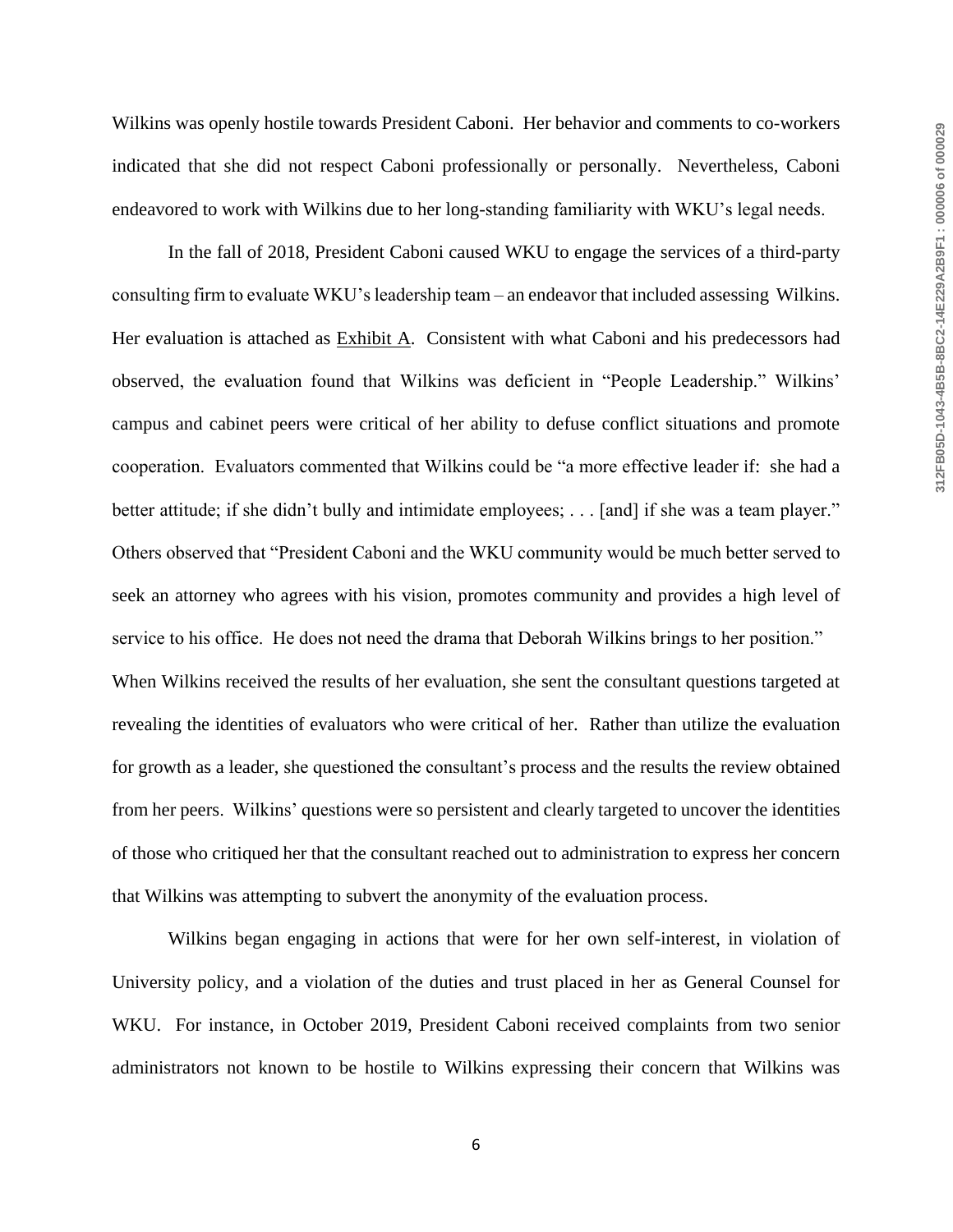monitoring their email accounts. By virtue of her role as General Counsel who assisted in responding to Open Records Act requests and responding to litigation discovery requests, Wilkins was given the ability to search the emails and email accounts archived on WKU's server. Other than the IT Department, Wilkins was the only person with such access – access that was given to her because WKU trusted Wilkins as general counsel to act in WKU's best interests and not to breach her confidentiality obligations owing to WKU. President Caboni was aware of access WKU granted Wilkins, and therefore requested IT run a query of all emails searched by Wilkins over the preceding two years. That list revealed that Wilkins was specifically searching President Caboni's entire email account on virtually a weekly basis over a six-month period, as well as searching accounts of other WKU administrators and cabinet members on a regular basis. President Caboni confronted Wilkins about her searches, which she attempted to explain as legitimate searches related to her efforts to respond to discovery requests in ongoing litigation and Open Records Requests.

Wilkins, who had been openly discussing her retirement plans for years, began indicating to staff in her department and President Caboni her intent to retire in June 2022. Around this time, Ms. Wilkins learned that the City of Bowling Green was hiring a new City Attorney. Wilkins instructed Anderson to apply. Anderson ultimately applied, was offered the position, and was prepared to accept it. She notified President Caboni of the offer, as Wilkins insisted.

President Caboni knew that Wilkins' employment agreement would expire in two years, and did not want to lose Mrs. Anderson who had long been part of the succession plan in the General Counsel's office. President Caboni thus accelerated the succession plan and offered Mrs. Anderson the role of General Counsel. To accomplish this, President Caboni approached Wilkins about buying out the remaining two years of her employment agreement in exchange for her early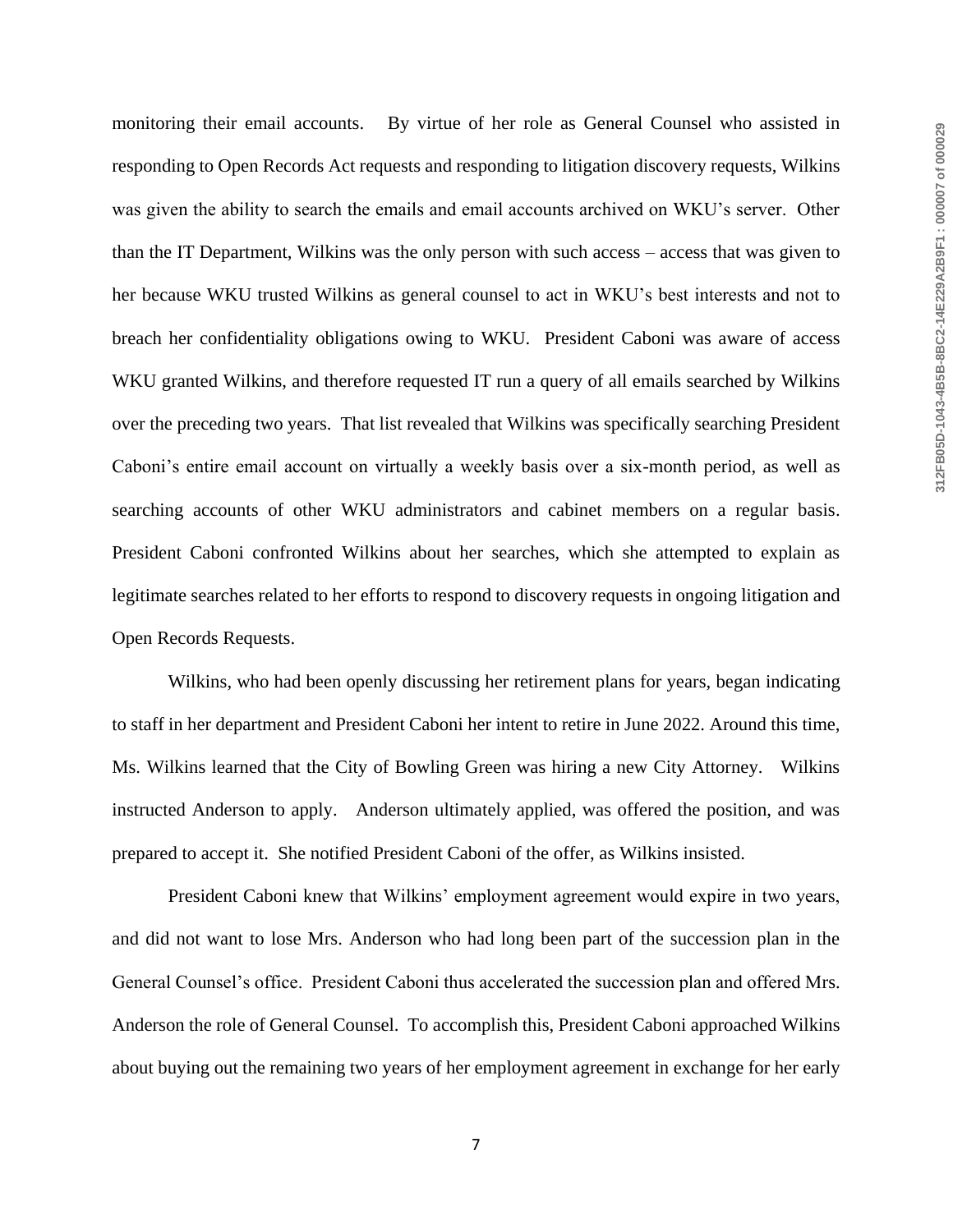retirement to determine whether she would be interested before he took the proposal to the Board of Regents. Wilkins expressed interest in the proposal, but voiced concern to President Caboni and outside Counsel for WKU that the Board was unlikely to bless the proposal given the pending budget concerns caused by the brewing COVID-19 pandemic. While President Caboni worked to muster Board approval, Wilkins drafted an employment agreement for Mrs. Anderson that promoted her to General Counsel. After that agreement was signed, President Caboni learned that the Board would not support a buyout of Wilkins' employment agreement, just as Wilkins had predicted.

Unable to offer her an early retirement, President Caboni proposed to create a new, highlevel position that would allow Wilkins to serve out the remainder of her employment agreement. Wilkins initially expressed interest and proposed a new role that would allow her to supervise various departments with whom she had a longstanding history of conflict, to include the police department and human resources. President Caboni knew that proposal was untenable and instead created a position as Senior Advisor to the President and *Interim* Title IX Coordinator.

Wilkins negotiated an addendum to her employment agreement which was approved by the Board of Regents. It states that "[p]ursuant to the terms and conditions of this addendum, the University agrees and Wilkins has agreed that her duties as General Counsel, under the Employment Agreement dated October 25, 2013, will end effective June 30, 2020 . . ." The agreement further stated that "[t]he term of this appointment and addendum will be for a period beginning on the 1st day of July 2020, *and expiring on the 30th day of June, 2022*."

However, Wilkins refused to accept the reassignment quietly. She demanded an exit interview with the President, sought to advise the Board of Regents on what she deemed as her accomplishments as General Counsel, and repeatedly sent challenging emails to the President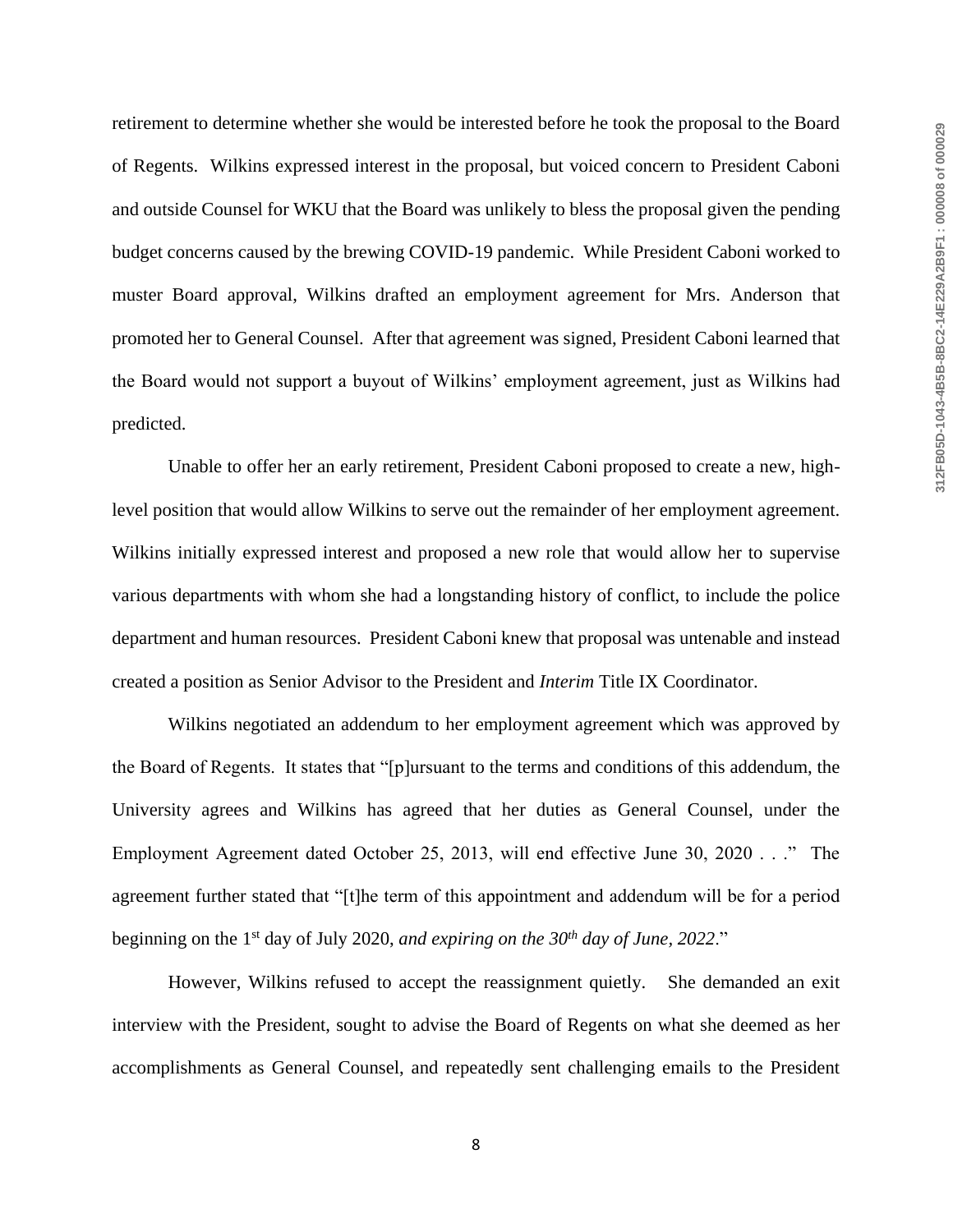about why their relationship had failed. Both the frequency and aggressive tone of her communications were a serious distraction. It was evident from her actions that Wilkins was attempting to develop a forthcoming lawsuit against WKU. She submitted a discrimination complaint against a coworker based on an incident that occurred on January 31, 2019—a year and a half prior. With that complaint, she sent an email to President Caboni seeking a face-to-face meeting to find an early resolution that would allow her "to leave WKU on a positive note, but also in a meaningful position," as she wrote. Her intentions with the Title IX complaint were clear: it was submitted as leverage in concluding her employment with WKU.

Even though Wilkins' selfish motivations were clear in submitting the Complaint, President Caboni nevertheless took the complaint seriously and referred it to a respected law firm in Lexington, Kentucky, who specializes in higher education law. That firm investigated and authored a report finding that Wilkins had not been discriminated against based on her gender or age; that the co-worker's behavior that formed the basis of Wilkins' complaint was an isolated incident appropriately addressed by administration; and that Wilkins was not "transitioned [to her new role] as the result of her gender or the events surrounding [the co-worker]."

Despite negotiating her employment agreement addendum to confirm her term of employment would terminate on June 30, 2022, Wilkins began asking questions about whether her employment agreement would be renewed beyond its expiration on June 30, 2022. Her questions were puzzling to President Caboni and Mrs. Anderson because it was clear to all parties involved at the time Wilkins' employment addendum was executed that she was being transitioned to the Senior Advisor and Interim Title IX Coordinator to allow her to serve out her employment agreement. President Caboni and Wilkins had several conversations around that time that she was being transitioned to a role that would allow her to gradually transition out as General Counsel and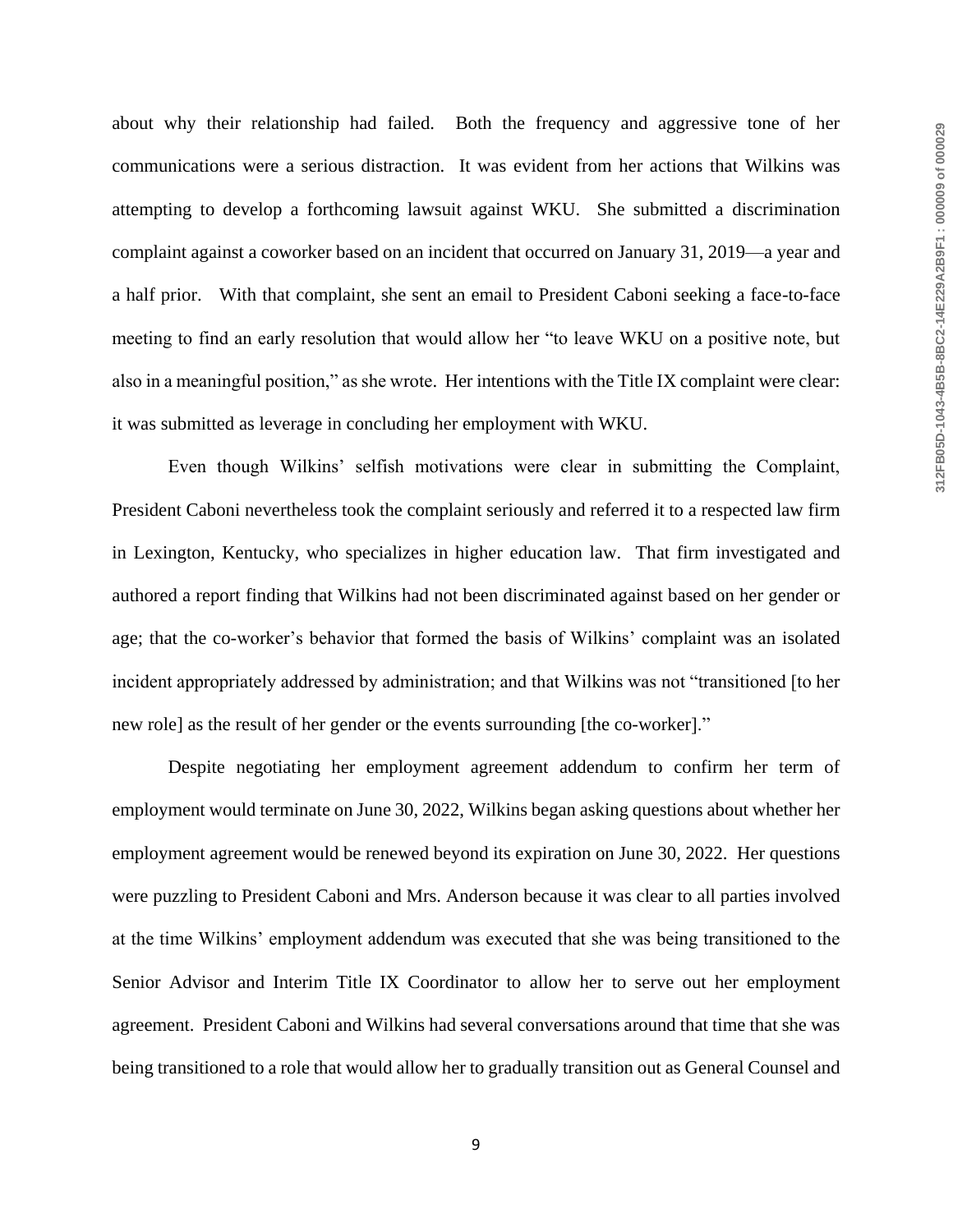retire.

Around this time, Wilkins campaigned for the position of Staff Regent, the staff representative on WKU's Board of Regents. Her campaign was largely based on positions antagonistic to the administration and to President Caboni's agenda. She lost that election to David Brinkley, a party defendant to this action.

Wilkins thereafter campaigned for a position on Staff Senate, a body responsible for representing the staff's interests to administration, and was elected solely because there were an equal number of openings and candidates. She did not muster enough votes to be eligible for any committee positions. Over the three months that she served on the Staff Senate, the morale of that governing body plummeted. She regularly made it known she could take aggressive positions that others could not because she had the protection of an employment agreement. She used information she knew because of her former role as General Counsel in Staff Senate meetings, knowing it would create division between staff and President Caboni. Senators reported that she was unprofessionally aggressive in questioning guest presenters to the Staff Senate, to the point that Senators dreaded attending further meetings and considered resigning. Further, when WKU staff and administration uniformly took a cut in pay to address budget constraints, Wilkins declined any similar cut to her own compensation.

By November 2021, President Caboni concluded that Wilkins could no longer effectively serve out the remainder of her employment contract. She had simply become too disruptive and could no longer be trusted. Therefore, on November 22, 2021, Wilkins was relieved of all responsibilities with the promise that she would continue to be compensated through the expiration of her employment agreement, as amended. WKU has paid, and will continue to pay, all of Wilkins' salary and benefits through June 30, 2022.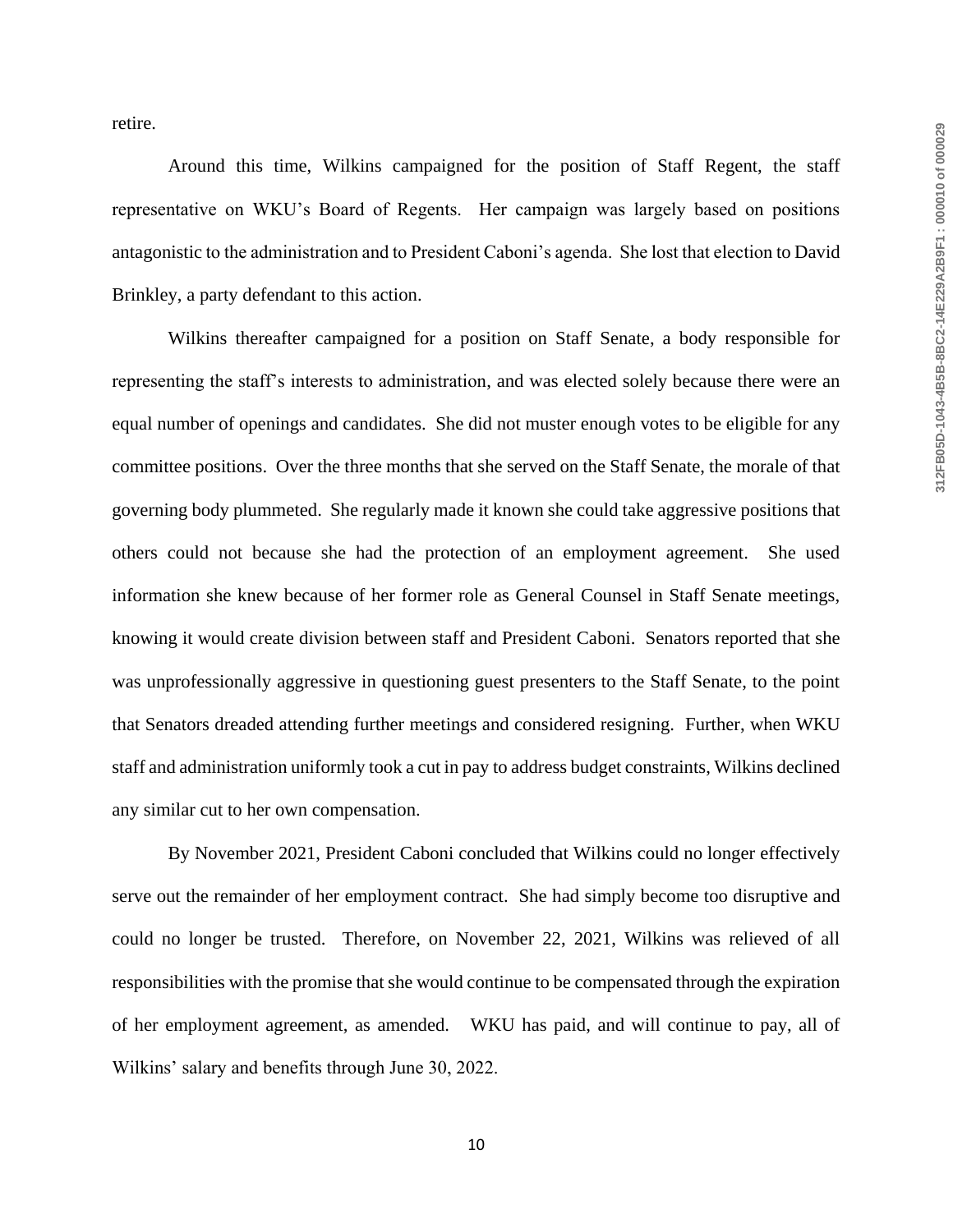After her removal, Wilkins wrote to WKU demanding the return of her personal items, including files and documents, as well as certain files she had saved to her WKU-issued computer. Among the hard files and documents, WKU located a file that Wilkins had begun preparing in early 2020—at exactly the time she was searching the President's emails—that included purely personal information about President Caboni, to include turn-by-turn directions to his out-of-state property and research on his siblings. Additionally, WKU located files on Wilkins' work computer including detailed timelines she had begun creating in 2020 that appeared to be the early workings of a draft complaint, legal research on potential claims against the University, as well as a draft press release prepared in early 2021 about a forthcoming lawsuit she intended to file. All of this information confirmed what WKU had suspected: Wilkins had become obsessed with harming the President personally and professionally, and spent considerable on-the-clock time scheming a lawsuit against the University.

Wilkins' demands for the return of her property were part of a longstanding pattern of Open Records Requests submitted by her that were meant to harass and burden the Office of General Counsel. Between December 2020 and February 2, 2022, Wilkins submitted approximately 15 Open Records Requests related to her. Because of her former position as General Counsel and the nature of the documents sought, they had to be carefully reviewed for claims of privilege and other exemptions under the Open Records Act. After thorough review, the University produced nearly 34,000 pages and 4.7 gigabytes of data. A letter from Mrs. Anderson to Wilkins summarizing Wilkins' harassing requests is attached as Exhibit C.

In sum, Plaintiff's Complaint contains a self-serving and baseless set of allegations that discovery will conclusively prove to be unsubstantiated. Nevertheless, these factual disputes need not be resolved by this Court presently. As will be delineated in more detail below, the Counts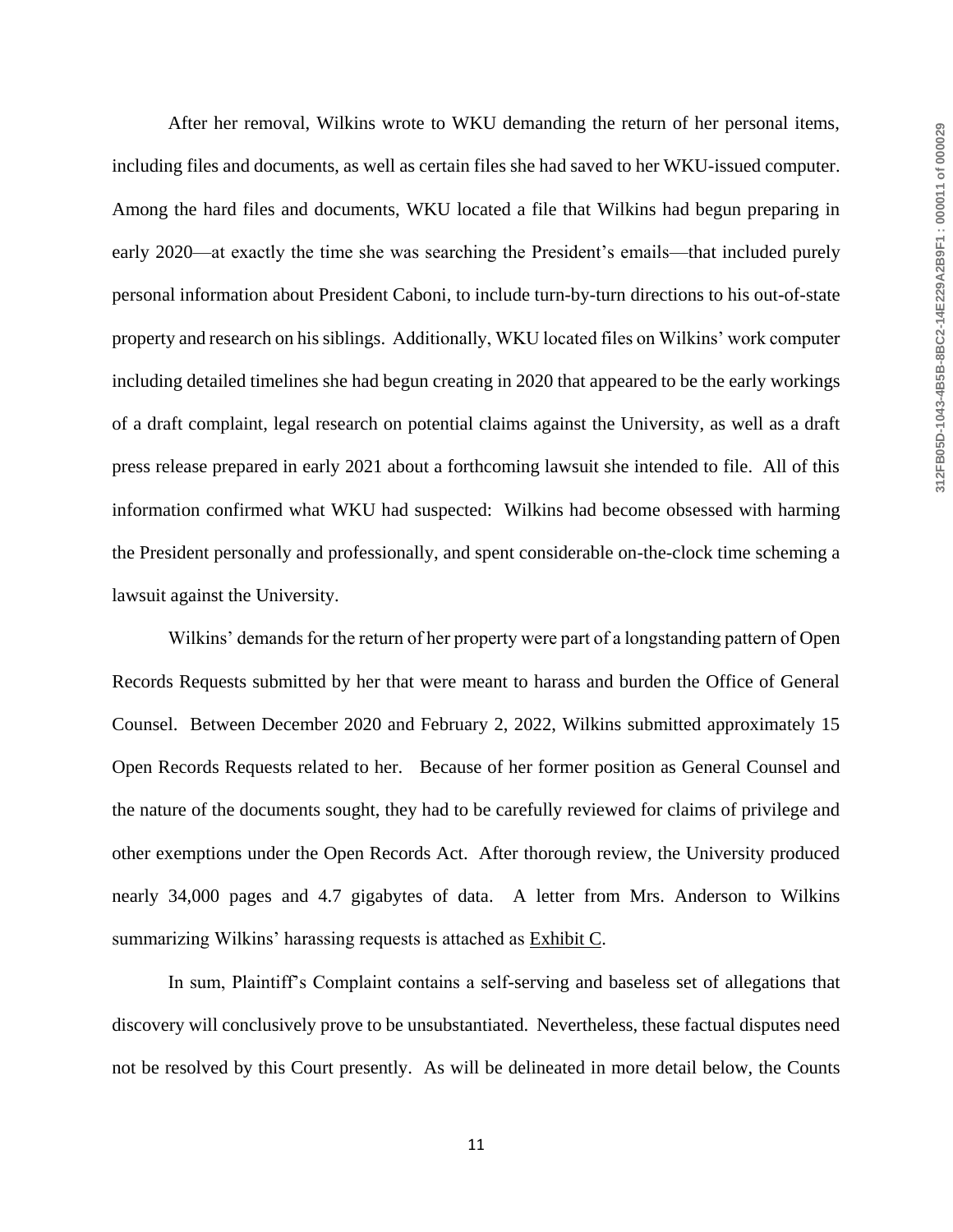against WKU addressed in this Motion to Dismiss all involve questions of law that may properly be resolved in WKU's favor at this juncture.

#### **ARGUMENT**

#### **I. Motion to Dismiss Standard of Review**

When considering a motion to dismiss under CR 12.02(f), the pleadings should be construed in a light most favorable to the plaintiff, with all allegations taken in the complaint to be true. *Mims v. Western-Southern Agency, Inc*., 226 S.W.3d 833, 835 (Ky. App. 2007). In making this decision, "the circuit court is not required to make any factual determination; rather, the question is purely a matter of law." *James v. Wilson*, 95 S.W.3d 875, 884 (Ky. App. 2002). The court should consider whether, if all of the plaintiff's allegations in its Complaint are true, its claims state a claim upon which relief can be granted.

## **A. WKU Is Entitled to Governmental Immunity for the Majority of Plaintiff's Claims**

As an initial matter, "WKU is a state agency because it serves as a central arm of the state performing the essential function of educating state citizens at the college level and because it receives money from the state treasury in support of this function." *Autry v. Western Kentucky University*, 219 S.W.3d 713, 718 (Ly. 2007) (citing *Withers v. University of Kentucky,* 939 S.W.2d 340, 343 (Ky.1997). WKU is therefore entitled to "immunity from suit except where the Kentucky General Assembly specifically waives it…. The doctrine extends to both actions in tort and contract." *Univ. of Louisville v. Martin*, 574 S.W.2d 676, 677 (Ky. App. 1978). WKU will address the applicability of governmental unity to claims asserted by Plaintiff.

## **B. The Breach of Contract Claim Against WKU Fails to State a Claim upon which Relief May Be Granted**

In order to establish a claim for breach of contract, Plaintiff must establish the existence of a contract, a breach of a provision of that contract, and damages resulting from the breach. *EQT*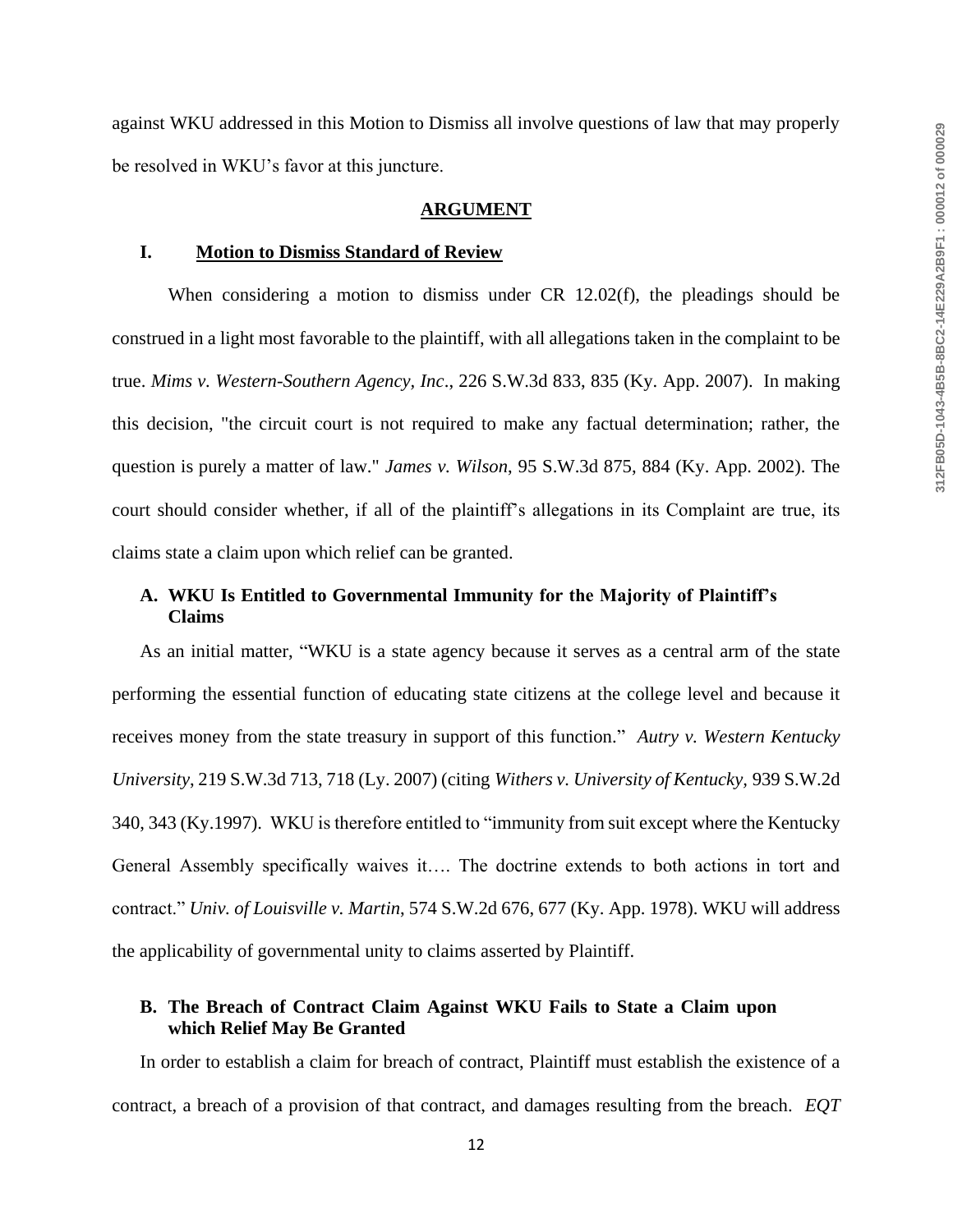*Production Company v. Big Sandy Company, L.P.*, 590 S.W.3d 275, 293 (Ky. App. 2019). "An unambiguous written contract must be strictly enforced according to the plain meaning of its express terms and without resort to extrinsic evidence. Even if the contracting parties may have intended a different result, a contract cannot be interpreted contrary to the plain meaning of its terms." *Cadleway Properties, Inc. v. Bayview Loan Srvc., LLC*, 338 S.W.3d 280, 286 (Ky. App. 2010) (citations omitted).

Plaintiff asserts that she had an employment agreement with WKU and that WKU breached that agreement by not extending it for an additional four years. (Complaint,  $[83)^2$ . However, the Employment Agreement dated October 25, 2013 and its Addendum dated May 4, 2020 contain no provision indicating it would be extended beyond its termination of June 30, 2022. To the contrary, both the Employment Agreement states "in any year of this agreement, the parties agree to extend the term of this Agreement in writing under the terms and conditions outlined herein by one (1) additional year at the end of each of the original four (4) years, **with the term of employment, together with extension, not to extend beyond June 30, 2022.**" (Employment Agreement, ¶2). The Employment Agreement further states that it "constitutes the complete Agreement between the parties…" and cannot be "amended, modified, or changed except upon the mutual consent of Wilkins and the University." (*Id.*, <sup>[8]</sup>). In that event, "[a]ny amendment to modification, to be effective, must be reduced to writing and signed by all parties to this Agreement." (*Id*). The Employment Agreement was modified via written agreement of the parties on May 4, 2020. That addendum states that the term of the agreement expires on June 30, 2022 and is silent as to any

 $\overline{\phantom{a}}$ 

 $2$  It is important to note that Plaintiff asserts this as the basis of her breach of contract claim against WKU because absent an extension of the contract beyond June 30, 2022, Plaintiff has no damages. This is because Plaintiff continues to receive her salary and benefits under Sections 4 and 5 of the Addendum to Employment Agreement through June 30, 2022.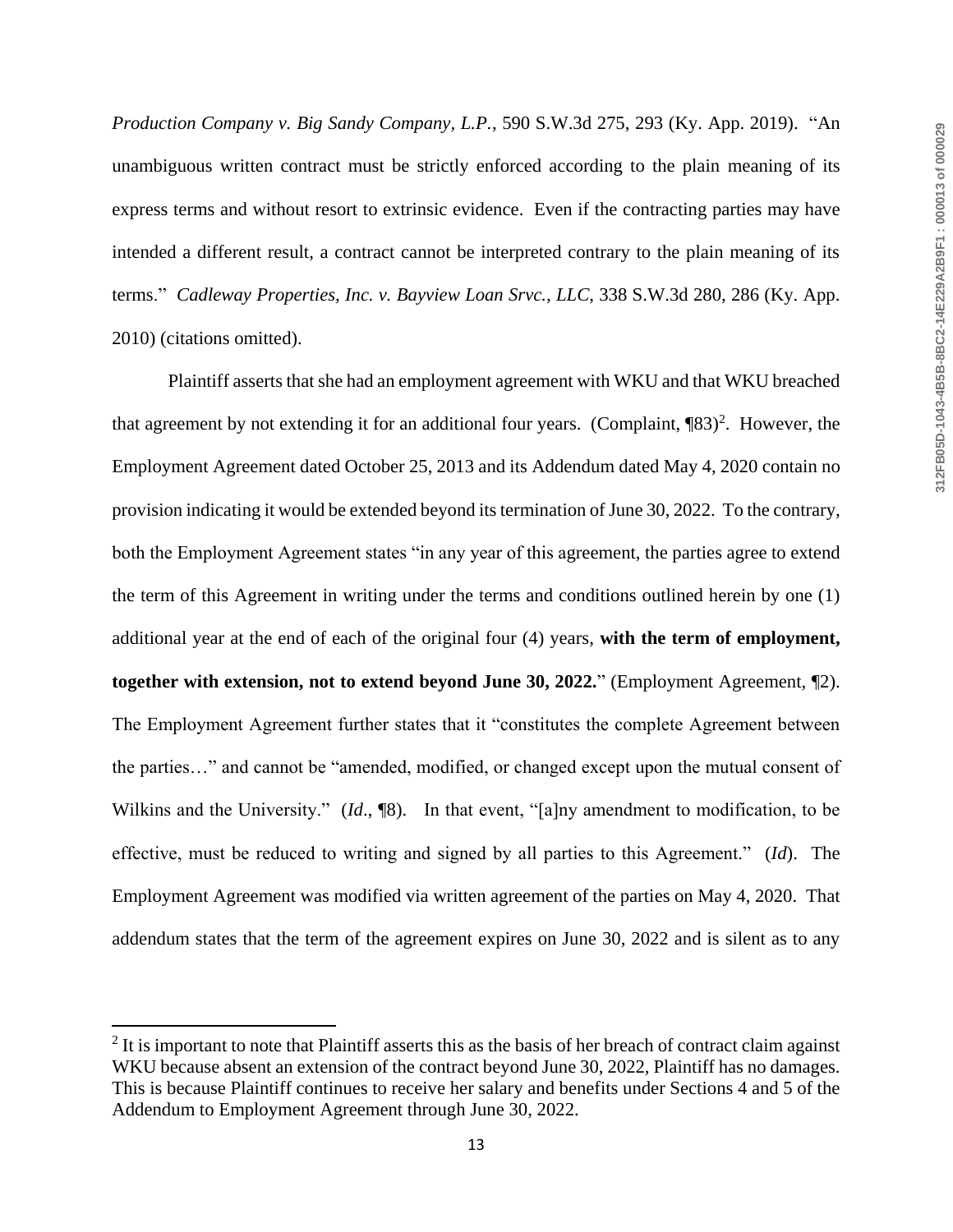extension periods. (Addendum, ¶2). It also contains an acknowledgement that the addendum constitutes the complete agreement between the parties and may only be modified if in writing signed by both parties. (*Id*., ¶7).

Simply put, Plaintiff's Employment Agreement and Addendum contain no provision providing for an extension of the contract beyond June 30, 2022. Plaintiff's unilateral expectation of an extension cannot form the basis of her breach of contract claim against WKU. Plaintiff's Complaint does not allege she and WKU ever agreed to modify this Employment Agreement so as to require any extension beyond June 30, 2022 or to even attempt to negotiate a four-year extension following its termination on June 30, 2022. Accordingly, by the plain and unambiguous terms of the agreement, WKU did not breach the contract by failing to extend it for an additional four year.

Finally, Plaintiff's claims fail due to the governmental immunity afforded to WKU. While the KRS 45A.245(1) waives governmental immunity to the extent Plaintiff has a "lawfully authorized written contract", it does not waive for oral or implied contracts. To the extent Plaintiff alleges that she had an implied or oral contract to either extend her written contract, the statutory language clearly states immunity is waived only for actions brought on written contracts. *See also, Furtula v. University of Kentucky,* 438 S.W.3d 303, 306 (Ky. 2014) (the waiver of immunity is not applicable to implied contracts); *Cmmw. v. Whitworth,* 74 S.W.3d 695 (Ky. 2002) (rejecting the argument that the waiver of immunity for written contracts in KRS 45A.245(1) includes a waiver of immunity for suing on an oral contract).

### **C. The Punitive Damages Claim for Violations of the Kentucky Whistleblower Act Fails to State a Claim upon which Relief May Be Granted**

In Paragraph 99 of Count Three of her Complaint, Plaintiff asserts a claim for punitive damages against WKU for alleged violations of the Kentucky Whistleblower Act, KRS 61.102, *et*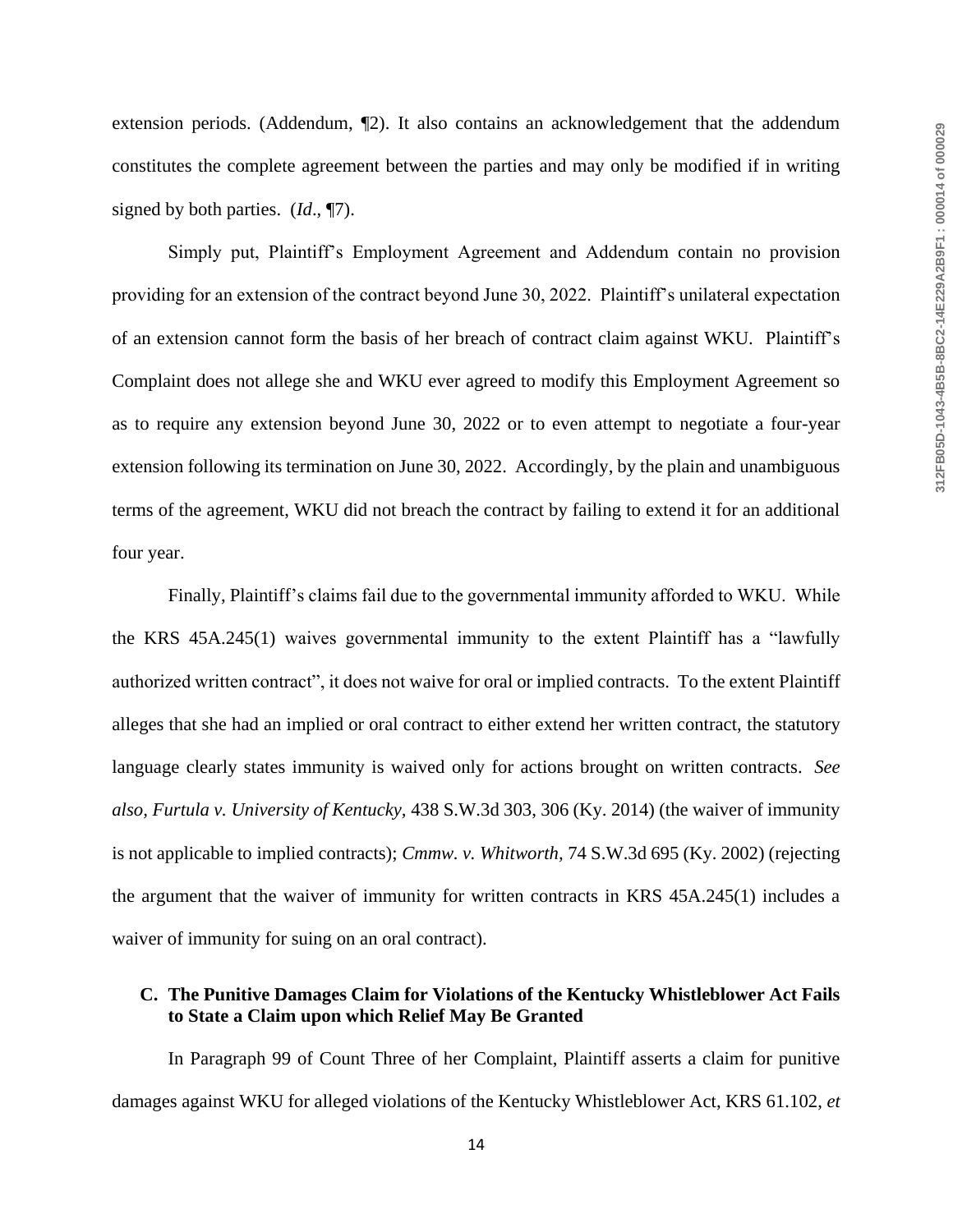*seq.* However, KRS 61.103(2) expressly states that any claim for injunctive relief or punitive damages under the statute is subject to a 90-day statute of limitations. The Kentucky Supreme Court affirmed this interpretation of the statute in *Consolidated Infrastructure Management Authority, Inc. v. Allen*, holding that "[t]he 90 day limitation found at KRS 61.103(2), by its express language, applies only to claims for injunctive relief and/or punitive damages." 269 S.W.3d 852, 856 (Ky. 2008). All of the purported protected activity took place no later than November 22, 2021—the day Wilkins was relieved of responsibilities—and this suit was not filed until 150 days later on April 21, 2022. As a result, Plaintiff's claim for punitive damages against WKU for alleged violations of the Kentucky Whistleblower Act are time barred.

## **D. The Protected Activity Claim Against WKU Fails to State a Claim upon which Relief May Be Granted**

In Count Four of her Complaint, Plaintiff alleges that WKU retaliated against her in violation of KRS 344.280 for the "protected activity" identified in Paragraph 103 of that Count. As an initial starting point, claims under Kentucky's Civil Rights Act ("KCRA") are evaluated using the same standard applied in federal Title VII claims. *See Hamilton v. Gen. Elec. Co.*, 556 F.3d 428, 436 (6th Cir. 2009). *See also Norton Healthcare, Inc. v. Disselkamp*, 600 S.W.3d 696, 719-722 (Ky. 2020) (recognizing Kentucky courts apply the KCRA consistently with federal antidiscrimination laws, including Title VII). Indeed, the KRS 344.280(1), which forms the basis of Count Four of Plaintiff's Complaint, is nearly identical to the statutory language of the Civil Rights Act of 1964, 42 U.S.C. 2000e-3(a)(2) ("Title VII").

Numerous federal courts addressing protected activity claims under Title VII have adopted the so-called "manager rule", which holds a plaintiff cannot rely on conduct that falls within the normal scope of her job duties to allege protected activities. *See, e.g., Rice v. Spinx Co.,*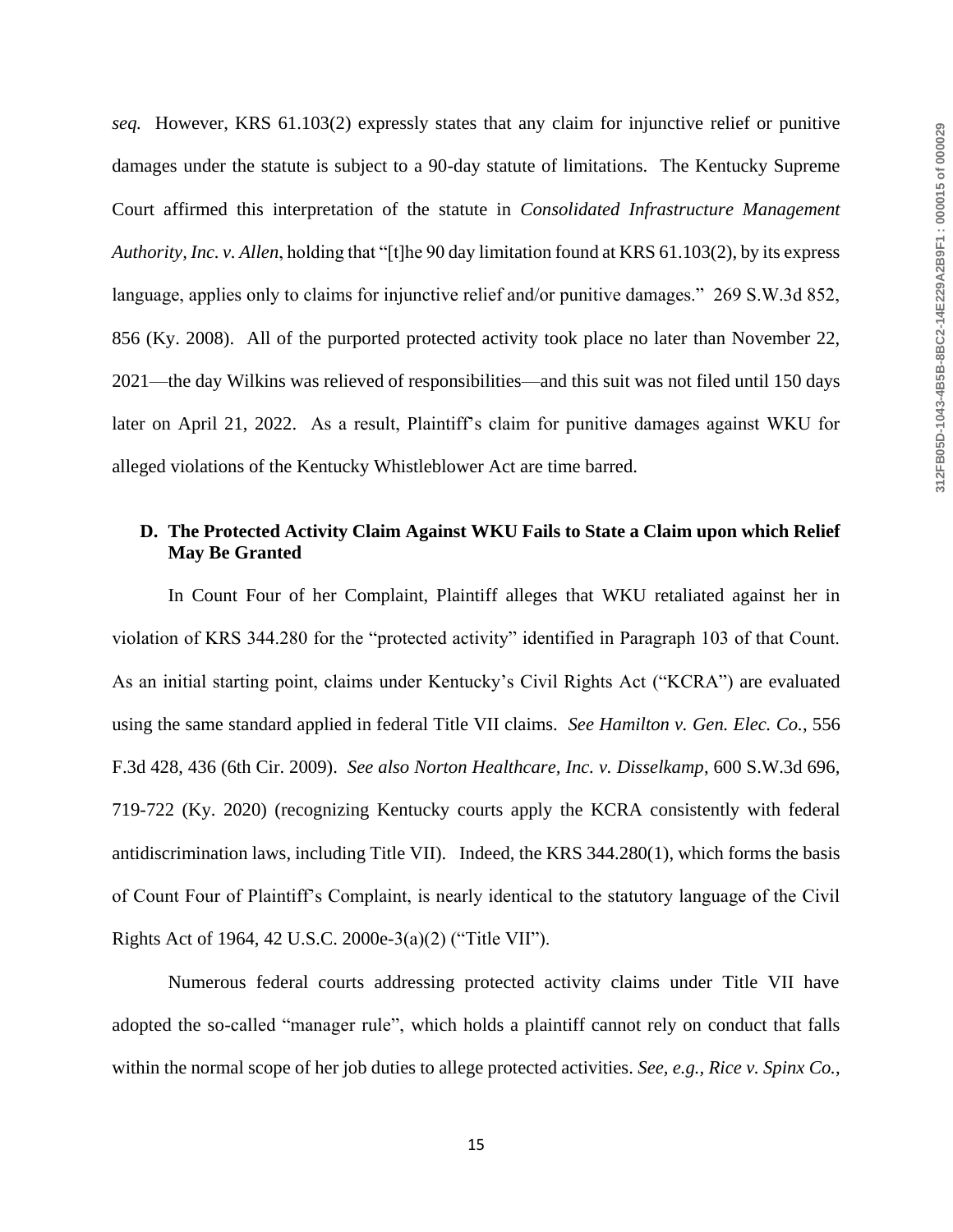*Inc.,* 2011 WL 7450630, at \*3 (D.S.C. 2011) ("[A] plaintiff has not engaged in protected activity if he has merely discharged the duties of his job"); *Hill v. Belk Stores Services, Inc.,* 2007 WL 2997556 \*1 (W.D.N.C. 2007) (finding the plaintiff's actions were "not legally protected because he acted only within the scope of his duties as a safety program officer, and actions within the scope of an employees['] duties are not protected for the purpose of Title VII); *Vidal v. Ramallo Bros. Printing, Inc.,* 380 F.Supp.2d 60 (D.P.R.2005) (finding that a human resources director did not engage in protected activity when he notified the company's president and vice-president that he intended to start a sexual harassment investigation against them). Rather, for activity to constitute protected opposition, a plaintiff must "step outside" her normal employment role and take "some action against a discriminatory policy." *EEOC v. HBE Corp.,* 135 F. 3d 543, 554 (8th Cir. 1998); *see also Brush v. Sears Holdings Corp.,* 466 F. App'x 781, 786 (11th Cir. 2012) *cert. denied,*  133 S. Ct. 981 (2013) (same); *see McKenzie v. Renberg's Inc.,* 94 F.3d 1478, 1486 (10th Cir. 1996) (finding that plaintiff "never crossed the line from being an employee merely performing her job as personnel director to an employee lodging a personal complaint about the wage and hour practices of her employer and asserting a right adverse to the company").

Here, Plaintiff acted first as General Counsel for WKU, with her job duties described on Exhibit A to her Employment Agreement, and as Title IX Coordinator, with her job duties described on Exhibit A to the Addendum to her Employment Agreement. A review of the alleged "protected activity" Plaintiff identified in Paragraph 103 of her Complaint indicates that each of these activities fell squarely within her job duties on behalf of WKU.

Each of the alleged protected activities in Plaintiff's complaint relate to reports of violations of state or federal law or WKU policies and procedures, largely in the realms of age, gender or race discrimination. As General Counsel, her job duties included "anticipat[ing] and identif[ying] legal issues and counsel[ing] officers of the institution and other upper management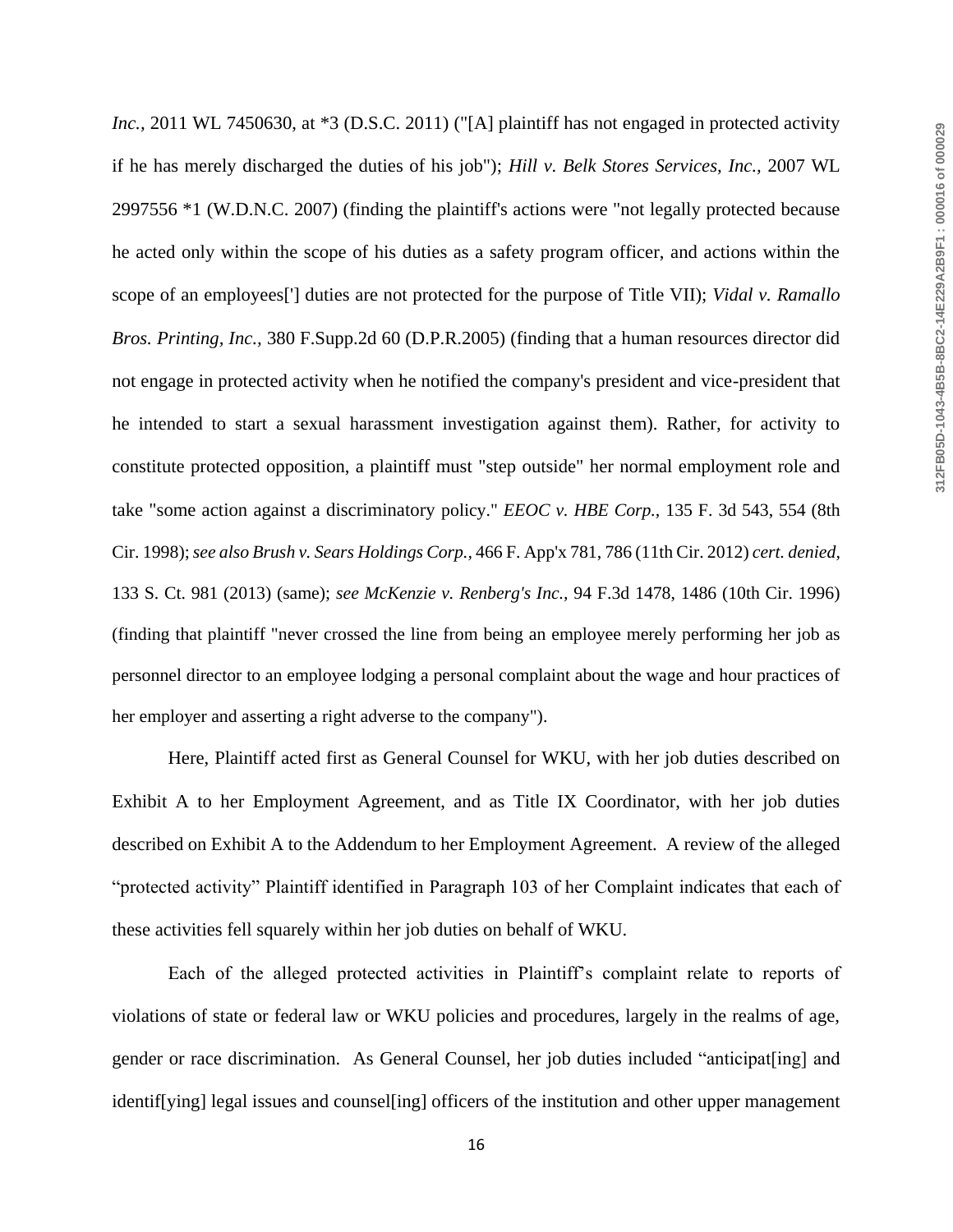in orders to develop legal strategies and solutions…" and "provid[ing] legal counsel and guidance to the…President and other upper management…on all legal maters relevant to [WKU], including personnel law, policies, procedures, rules and regulations and laws…" . She was to "develop recommendations respecting the university's compliance with applicable state and federal laws" As Title IX Coordinator, Plaintiff's job duties including implementing and monitoring compliance with Title IX, including investigation of sex, gender, and other discrimination claims. Each of the alleged protected activities identified within Paragraph 103 of the Complaint fall within these job duties.

# **E. The Common Law Wrongful Discharge Claim Against WKU Fails to State a Claim upon which Relief May Be Granted**

In Count Six of her Complaint, Plaintiff alleges WKU wrongfully discharged her exercising a right conferred to her by legislative enactment. Plaintiff does not identify what the right she allegedly exercised that forms the basis of this claim. To the extent she alleges the right pertained to her alleged protected activities as alleged in Count IV or the acts alleged in Count III under the Kentucky Whistleblower Act, those claims cannot properly form the basis of her common law wrongful termination claim. This is because the Kentucky Whistleblower Act and KRS 344 provide a structure for pursuing a claim. *See Stover v. Louisville Metro Dep't of Pub. Health & Wellness*, 2019 WL 258123, at \*3 (Ky. App. Jan. 18, 2019). To the extent that her wrongful discharge claim is premised upon some other right, Plaintiff's claim is barred by the doctrine of governmental immunity. *Id*. at \*4.

### **F. The Fraud Claim Against WKU Fails to State a Claim upon which Relief May Be Granted**

In Count Seven of her Complaint, Plaintiff alleges that WKU committed fraud, fraudulent misrepresentation, and fraud in the inducement related to representations she claims Defendant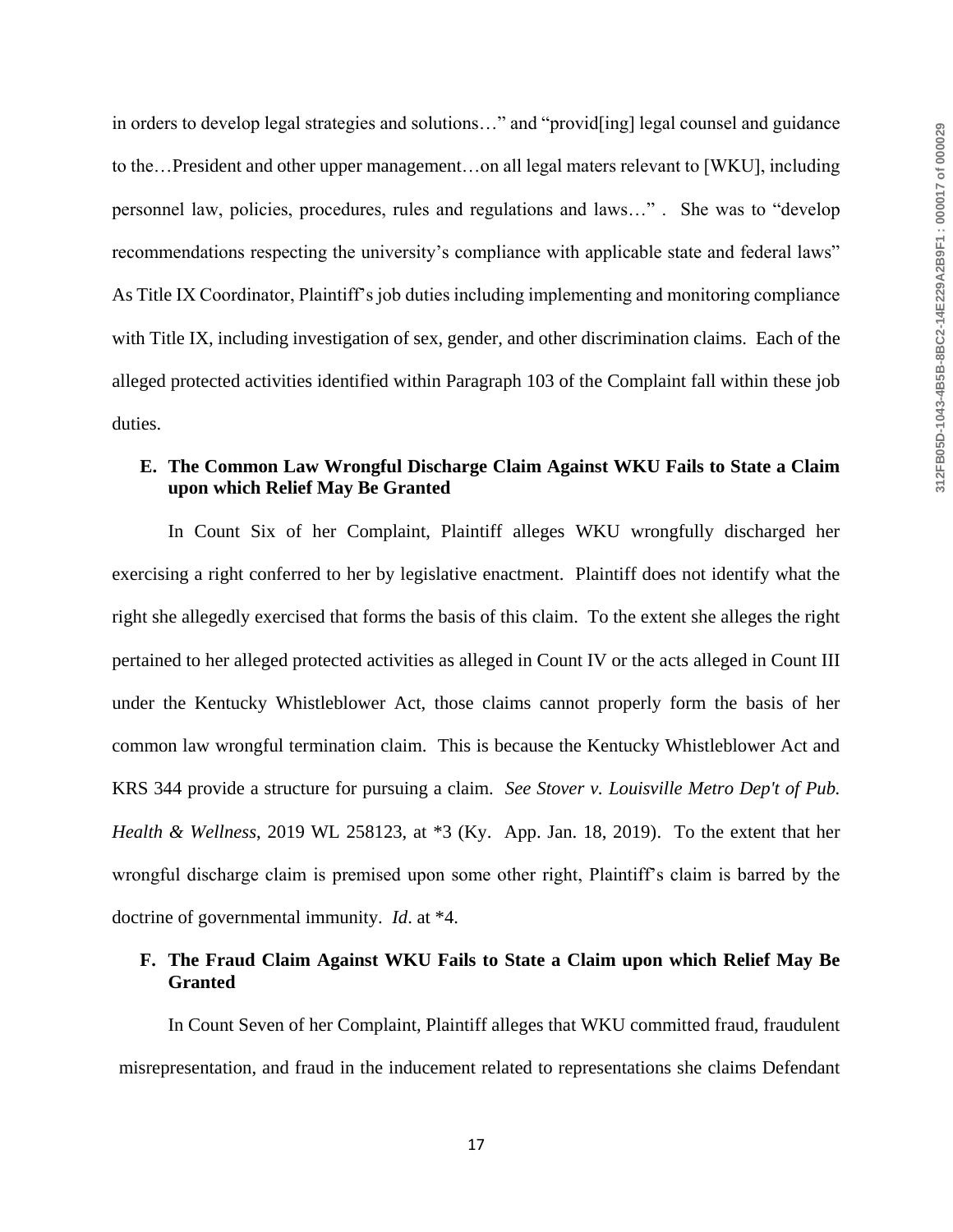Caboni made to Plaintiff with regard to the buyout of her contract with WKU. Under any theory sounding in fraud, a plaintiff must establish that she reasonably or justifiably relied upon the purported fraudulent statement or representation. *See United Parcel Serv. Co. v. Rickert*, 996 S.W.2d 464, 468 (Ky. 1999) (discussing elements of fraud claim); *Giddings & Lewis, Inc. v. Indus. Risk Insurers*, 348 S.W.3d 729, 747 (Ky. 2011) (discussing elements of fraudulent misrepresentation claim); *Bear, Inc. v. Smith*, 303 S.W.3d 137, 142 (Ky. App. 2010) (discussing elements of fraud in the inducement claim).

Generally, whether a party justifiably relied upon a fraudulent statement or representation is a question of fact. However, courts are nevertheless permitted to determine justifiable or reasonable reliance "when no trier of fact could find that is was reasonable to rely on the alleged statements or when only one conclusion can be drawn." *Yung v. Grant Thornton, LLP*, 563 S.W.3d 22, 47 (Ky. 2018) (citations omitted). This is especially true when common sense, knowledge or experience of the plaintiff, ordinary care by the plaintiff, or contractual terms would make plaintiff's reliance unreasonable. *See also Flegles, Inc. v. TruServ Corp.*, 289 S.W.3d 544, 549 (Ky. 2009) (holding that parties to transaction have obligation to exercise ordinary vigilance or inquiry to test representations made to them); *Vest v. Goode*, 209 S.W.2d 833, 836 (Ky. 1948) (holding plaintiff, who was an attorney, could not establish he reasonably relied on misrepresentations about a loan renewal when he failed to make a reasonable investigation to protect his interests); *Mayo Arcade Corp. v. Bonded Floors Co.*, 41 S.W.2d 1104, 1109 (Ky. 1931) (holding fraud in the inducement claim failed as a matter of law where "the truth or falsehood of the representation might have been tested by ordinary vigilance and attention, it is the party's own folly if he neglected to do so, and he is remediless."). *See also Ann Taylor, Inc. v. Heritage Ins. Services, Inc.*, 259 S.W.3d 494, 498-499 (Ky. App. 2008) (holding that party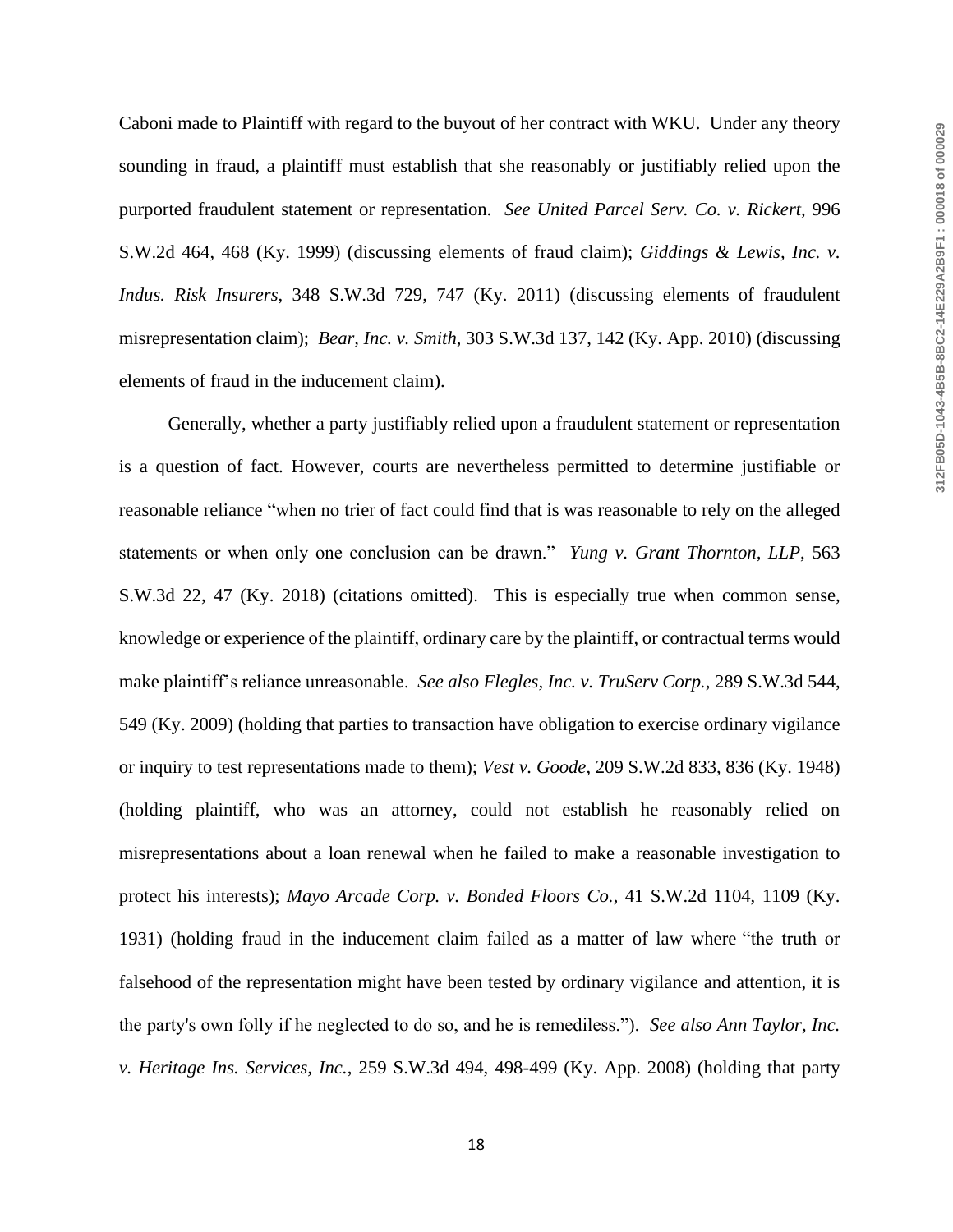could not reasonably rely on certificate of insurance that expressly stated it was subject to all terms and exclusions of the policy of insurance).

For instance, in *Bassett v. National Collegiate Athletic Association*, the federal court applying Kentucky law dismissed fraud claims against the University of Kentucky on the basis that the plaintiff, a former assistant football coach and recruiter, could not prove justifiable reliance as a matter of law. 428 F.Supp.2d 675, 678-679 (E.D.Ky. 2006). Specifically, the former coach alleged that UK confronted him with allegations of recruitment violations and told him if he resigned, he would not be subject to any further investigation or criminal prosecution. *Id*. The court dismissed the fraud claim because the coach had significant experience and knowledge concerning NCAA rules violations, requirements that UK report the violations to the NCAA, and that UK had no control over the NCAA's investigations and disciplinary process. *Id.* at 682-683. In so holding, the court recognized that "[i]t is well established under Kentucky law that equity will grant no relief to a complaining party who has means of knowledge of the truth or falsity of representations." *Id*. at 684 (quotations omitted). Further, "[t]he claimant must be justified in relying upon the representations in the exercise of common prudence and diligence." *Id*. (quotations omitted).

Here, Plaintiff worked as general counsel for WKU since 1994 and was fully aware that actions on employment contracts were subject to approval of the Board of Regents. *See*  Complaint, ¶12 (acknowledging Board of Regents approval of employment contracts was a longterm practice of WKU existing under multiple administrations). Indeed, Plaintiff executed an Employment Agreement with WKU that expressly stated

9. BOARD OF REGENTS APPROVAL: The parties agree and understand that the terms of this Employment Agreement are subject to its recommendation by the President of the University to the Board of Regents, and contingent upon approval of the Board at its next regular meeting following the date the Agreement is executed.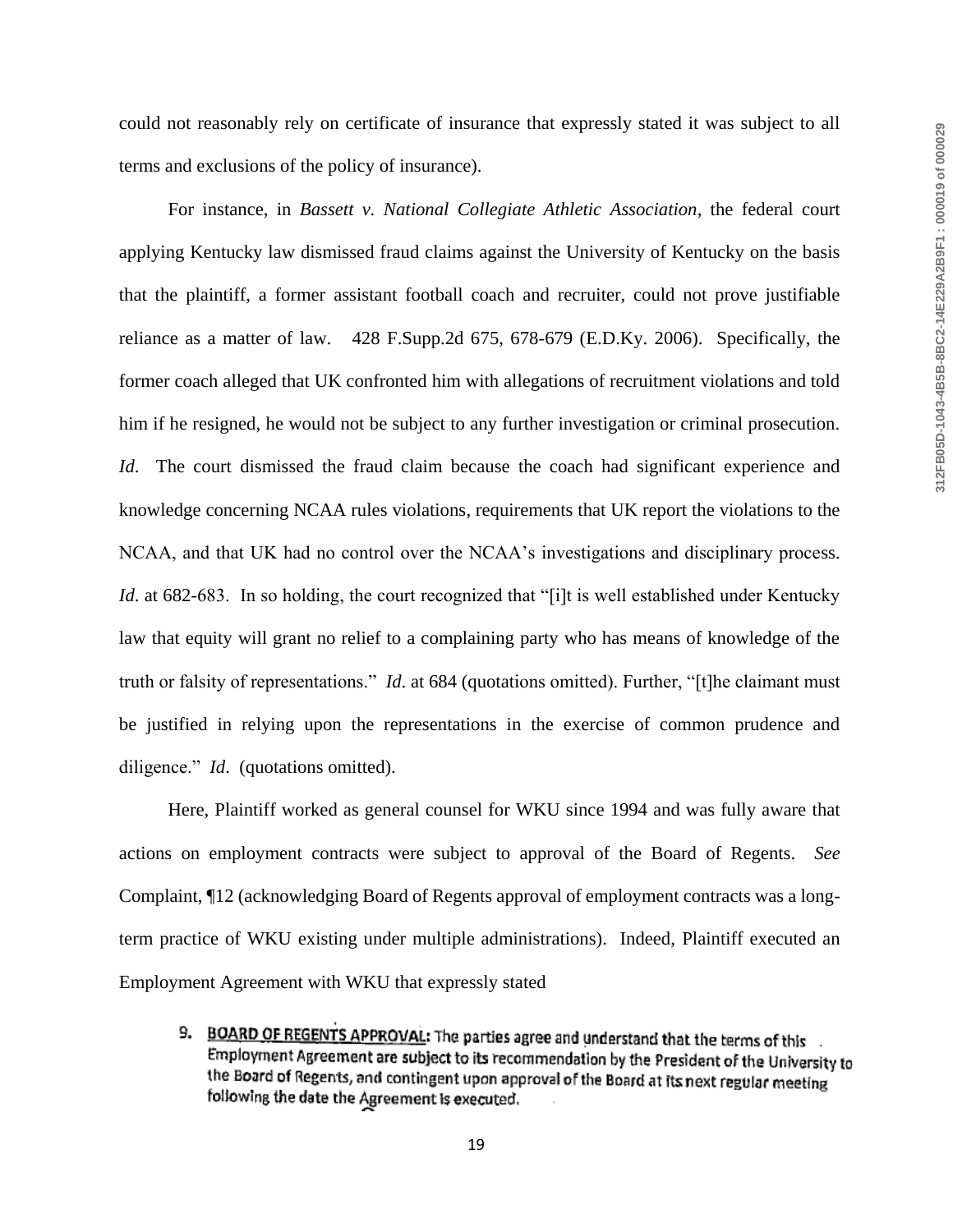Further, as general counsel, Wilkins understood the requirement that the Board of Regents approve any employment contracts. In fact, she included similar language making contracts contingent upon Board of Approval when drafting the contract Plaintiff drafted as alleged in Paragraph 34 of her Complaint. As a result, even if Caboni represented to her on behalf of WKU an intention to "buy-out" her contract as alleged in Paragraph 118 of the Complaint, Wilkins understood that Caboni lacked authority to bind WKU and that ultimately, any modification of her contract or buyout of her contract was contingent upon the Board of Regents' approval. As a result, Plaintiff – much like the experienced coach in *Bassett* who possessed knowledge of the applicable processes – cannot claim she justifiably relied upon any representations by Caboni.

Finally, WKU is entitled to governmental immunity as to Plaintiff's fraud claims. As noted, WKU is a state agency entitled to governmental immunity. "There is no exception for suits in equity, *fraud*, or bad faith or where the plaintiff is merely seeking a refund of money generated outside of the Commonwealth's taxing power." *Univ. of Kentucky v. Regard*, 2022 WL 627194, at \*7 (Ky. App. Mar. 4, 2022). *See also Com. v. Samaritan All., LLC*, 439 S.W.3d 757, 763 (Ky. App. 2014) (holding governmental immunity applies to intentional torts such as fraud).

## **G. The Tortious Interference Claim Against WKU Fails to State a Claim upon which Relief May Be Granted**

Plaintiff alleges that "the Defendants", a term which includes WKU as defined by Plaintiff's Complaint, interfered with her employment agreements with WKU. "Kentucky courts have not recognized a claim against a Defendant for interfering with its own contract or prospective business relationship." *AMC of Louisville, Inc. v. Cincinnati Milacron, Inc.*, 2000 WL 33975582, \*5 (W.D.Ky. Jan. 25, 2000) (citations omitted). *See also Carmichael-Lynch-Nolan Advertising Agency, Inc. v. Bennett & Associates, Inc.*, 561 S.W.2d 99, 102 (holding party must be stranger to the contract to interfere with it, otherwise it is a breach of contract claim amongst parties). *See*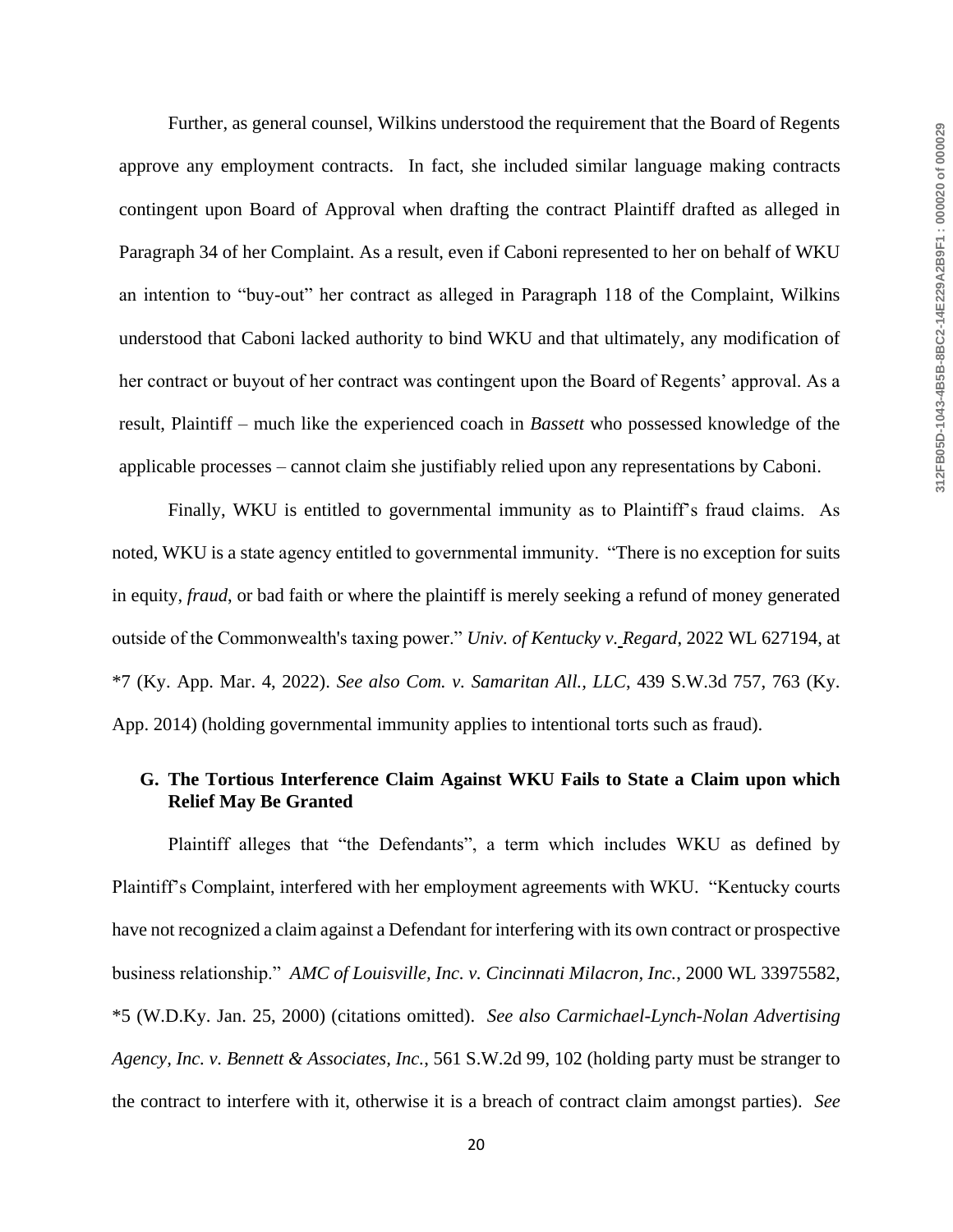*also Harstad v. Whiteman*, 338 S.W.3d 804, 814 (Ky. App. 2011) (recognizing Kentucky law requires the tortfeasor in tortious interference claims to be a third-party to the contract). This is because the elements for a tortious interference claim require the plaintiff to "show that a contract existed between it *and a third party* followed by a breach by the third party." *Industrial Equip. Co. v. Emerson Elec. Co.*, 554 F.2d 276, 289 (6th Cir. 1977) (applying Kentucky law).

#### **H. The Invasion of Privacy - False Light Claim Against WKU Fails to State a Claim upon which Relief May Be Granted**

Under Kentucky law, a false light claim is an extension of the tort of invasion of privacy. *McCall v. Courier-Journal and Louisville Times Co.*, 623 S.W.2d 882, 887 (Ky. 1981). In order to establish a valid claim for false light, the plaintiff must show that the defendant gave (1) "publicity to a matter concerning another that places the other before the public in a false light; (2) the false light in which the other was placed would be highly offensive to a reasonable person; and, (3) the actor had knowledge of or acted in reckless disregard as to the falsity of the publicized matter and the false light in which the other would be placed." Restate (Second) of Torts, §652E (1976) (adopted by *McCall*, 623 S.W.2d at 887). Much like defamation, a false light claim requires publication. "The notion of 'publication' is a term of art and defamatory language is 'published' when it is intentionally or negligently communicated to someone other than the party defamed." *Stringer v. Wal-Mart Stores, Inc.*, 151 S.W.3d 781, 794 (Ky. 2004), overruled on other grounds by *Toler v. Sud-Chemie, Inc.*, 458 S.W.3d 276 (Ky. 2014).

Plaintiff's Complaint alleges that Caboni's letter to Wilkins detailing the basis for her separation placed her in a false light and defamed her. Complaint, ¶¶ 63-64. However, Plaintiff's Complaint admits that the letter terminating her was handed to her by WKU's Provost and, when produced in response to Open Records Act requests, was redacted so that any statements pertaining to the basis of her separation were shielded from public disclosure. Complaint, ¶79. Absent these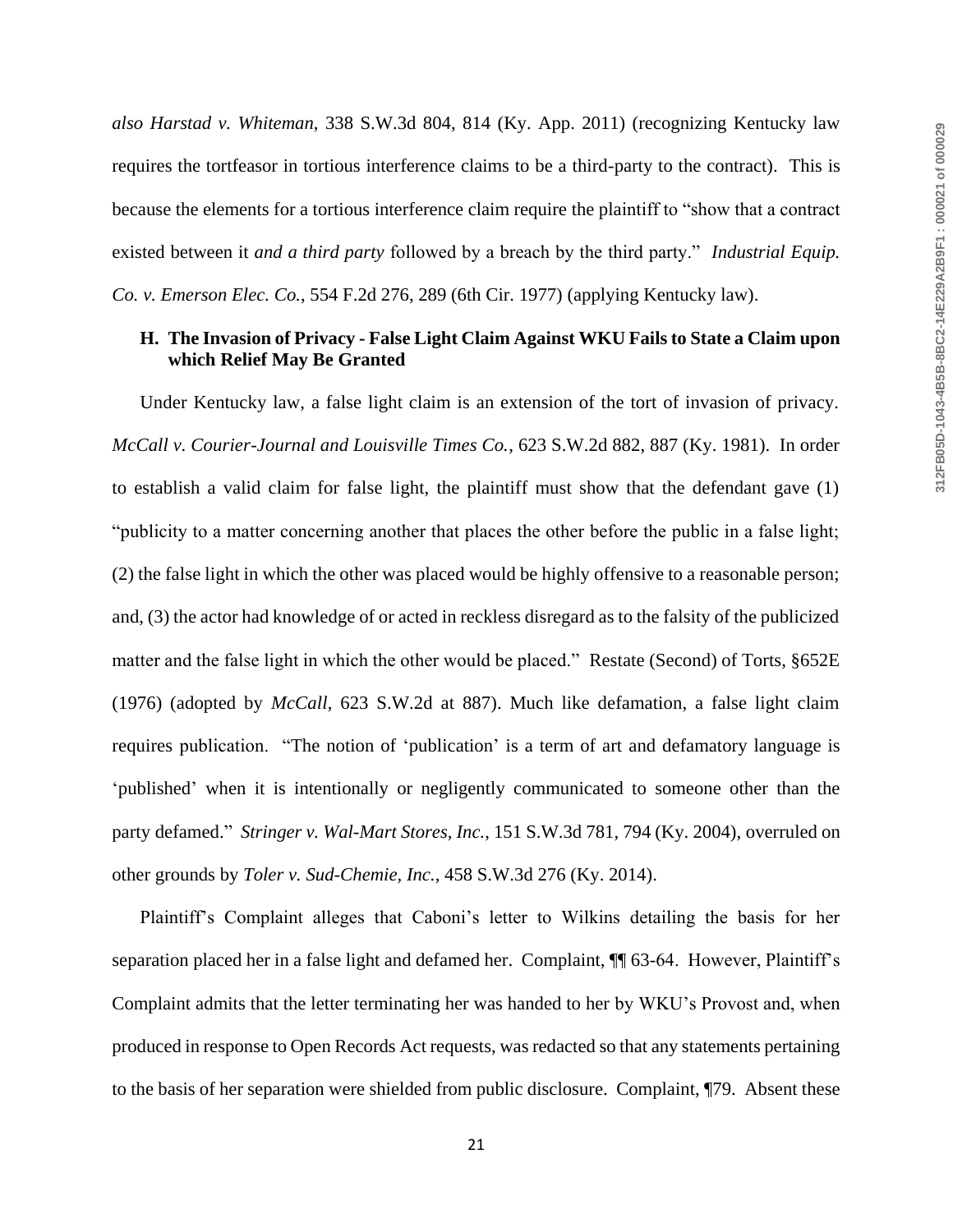allegations, Plaintiff does not indicate that WKU disclosed the letter to any third persons. Taking these facts as true as asserted by the Plaintiff, Plaintiff's claim for false light fails as a matter of law because she has not shown publication to a third party.

The first instance of potential publication claimed by Plaintiff relates to the meeting she had with the Provost and WKU's Counsel on November 22, 2021 in which she was handed her separation letter and asked to read it. Complaint,  $\sqrt{67}$ . Even viewing those facts in the light most favorable to Plaintiff and assuming that the Provost or WKU's Counsel were aware of the contents of the letter she was handed, that fact does not amount to publication. Kentucky Courts recognize that intraorganization communications are *at least* afforded a qualified privilege and do not constitute publication to a third party. *Wyant v. SCM Corp*., 692 S.W.2d 814, 816 (Ky. App. 1985) (recognizing that internal communications within an organization are afforded a qualified privilege). *See also Landrum v. Braun*, 978 S.W.2d 756, 757-758 (Ky. App. 1998) (affirming motion to dismiss false light invasion of privacy claim where court determined communications with the business were protected by qualified privilege that was a question of law).

While no Kentucky court has directly addressed whether intraorganizational communications satisfy the "publication" requirement, the Kentucky Supreme Court in *dicta* has indicated should communications would likely not constitute publication. *Toler*, 458 S.W.3d at 282. In *Toler*, the Court noted it "seems strange to claim the *Company* published defamatory material to a third party when all parties involved were Company agents." *Toler*, 458 S.W.3d at 282. Indeed, the majority of courts considering whether an organizational defendant commits publication when it communicates internally among its agents, officers or directors have concluded that intra-corporate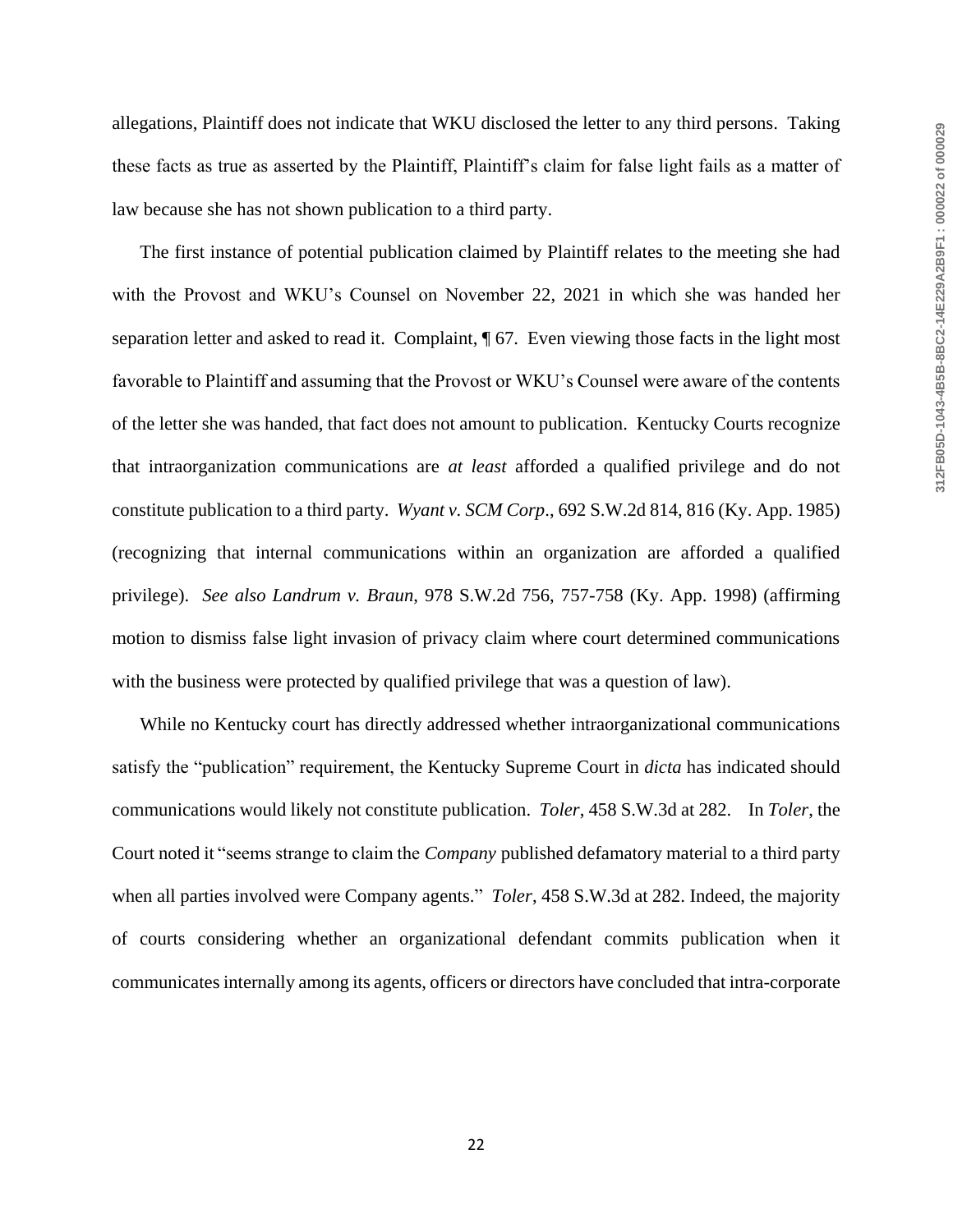communications do not constitute publication.<sup>3</sup>

 $\overline{\phantom{a}}$ 

As to the second instance of potential publication, Plaintiff's Complaint refers to the release of the letter in response to an Open Records Act request to a request from the Bowling Green Daily News. Complaint, ¶79. However, Plaintiff's Complaint admits that WKU redacted the entire second paragraph of the letter, which contained statements concerning the reasons for Plaintiff being relieved of her duties. Thus, to the extent Plaintiff claims the reasons for her separation

<sup>3</sup> Alabama: *Dixon v. Economy Co*., 477 So. 2d 353, 354 (Ala. 1985); *Walton v. Bromberg & Co., Inc.*, 514 So. 2d 1010, 1012 (Ala. 1987); *Hanson v. New Technology, Inc*., 594 So. 2d 96, 100–01 (Ala. 1992); *Burks v. Pickwick Hotel*, 607 So. 2d 187, 189–90 (Ala. 1992); Florida: *Biggs v. Atlantic Coast Line R. Co.*, 66 F.2d 87 (5th Cir. 1933); Georgia: *Monahan v. Sims*, 294 S.E.2d 548, 551 (Ga. App. 1982); *ITT Rayonier, Inc. v. McLaney*, 420 S.E.2d 610, 612 (Ga. 1992); *Ekokotu v. Pizza Hut, Inc*., 422 S.E.2d 903, 904–05 (Ga. App. 1992); *Fly v. Kroger Co.*, 432 S.E.2d 664, 666 ( Ga. App. 1993); *Nelson v. Glynn-Brunswick Hosp. Authority*, 571 S.E.2d 557, 560 (Ga. App. 2002); Indiana: *Delval v. PPG Industries, Inc*., 590 N.E.2d 1078, 1080–81 (Ind. Ct. App. 1st Dist. 1992); Louisiana: *Williams v. UPS*, 757 Fed.Appx.342, 345 (5th Cir. 2018); *Danna v. Ritz-Carlton Hotel Co., LLC*, 213 So. 3d 26 (La. Ct. App. 4th Cir. 2016), writ denied, 210 So. 3d 285 (La. 2016); Missouri: *Hellesen v. Knaus Truck Lines, Inc*., 370 S.W.2d 341, 344 (Mo. 1963); *Dvorak v. O'Flynn*, 808 S.W.2d 912, 916–17 (Mo. Ct. App. E.D. 1991) [dicta]; *Lovelace v. Long John Silver's, Inc.*, 841 S.W.2d 682, 684-85 (Mo. App. 1992); Nevada: *Crowe v. Wiltel Communications Systems*, 103 F.3d 897, 899–901 (9th Cir. 1996); *M&R Inv. Co. v. Mandarino*, 748 P.2d 488, 491 (Nev. 1987); Oklahoma: *Messina v. Kroblin Transp. Systems, Inc*., 903 F.2d 1306, 1309 (10th Cir. 1990); *Hensley v. Armstrong World Industries, Inc*., 798 F. Supp. 653, 657 (W.D. Okla. 1992); *Edwards v. Creoks Mental Health Services, Inc.,* 505 F. Supp. 2d 1080, 1096 (N.D. Okla. 2007); *Tatum v. Philip Morris Inc*., 809 F. Supp. 1452, 1471 (W.D. Okla. 1992), aff'd, 16 F.3d 417 (10th Cir. 1993); Pennsylvania: *Keddie v. Pennsylvania State Univ.*, 412 F.Supp. 1264, 1277 (M.D.Pa. 1976); Tennessee: *Woods v. Helmi*, 758 S.W.2d 219, 222–24 (Tenn. Ct. App. 1988); Washington: *Robel v. Roundup Corp*., 103 Wash. App. 75, 10 P.3d 1104, 1114 (Div. 3 2000), review granted, 143 Wash. 2d 1008, 21 P.3d 291 (2001) and decision aff'd in part, rev'd in part on other grounds, 148 Wash. 2d 35, 59 P.3d 611 (2002). [dictum]; Wisconsin: *Halsell v. Kimberly-Clark Corp.*, 683 F.2d 285, 288-289 (8th Cir. 1982). *But c.f., Jones v. Britt Airways, Inc.,* 622 F.Supp. 389, 391 (N.D.Ill.1985) (applying Illinois law); *Pirre v. Printing Devs., Inc.,* 468 F.Supp. 1028, 1041–42 (S.D.N.Y.1979) (applying New York law); *Kelly v. Gen. Tel. Co.,* 136 Cal.App.3d 278, 186 Cal.Rptr. 184, 186 (1982); *Torosyan v. Boehringer Ingelheim Pharm., Inc.,* 234 Conn. 1, 662 A.2d 89, 103 (1995) (per curiam); *Southern Bell Tel. & Tel. Co. v. Barnes,* 443 So.2d 1085, 1086 (Fla.Dist.Ct.App.1984); *Luttrell v. United Tel. Sys., Inc.,* 9 Kan.App.2d 620, 683 P.2d 1292, 1294 (1984); *Bander v. Metro. Life Ins. Co.,* 313 Mass. 337, 47 N.E.2d 595, 601 (Mass.1943); *Brantley v. Zantop Int'l Airlines, Inc.,* 617 F.Supp. 1032, 1034 (E.D.Mich.1985) (applying Michigan law); *Ramos v. Henry C. Beck Co.,* 711 S.W.2d 331, 335 (Tex.App.1986).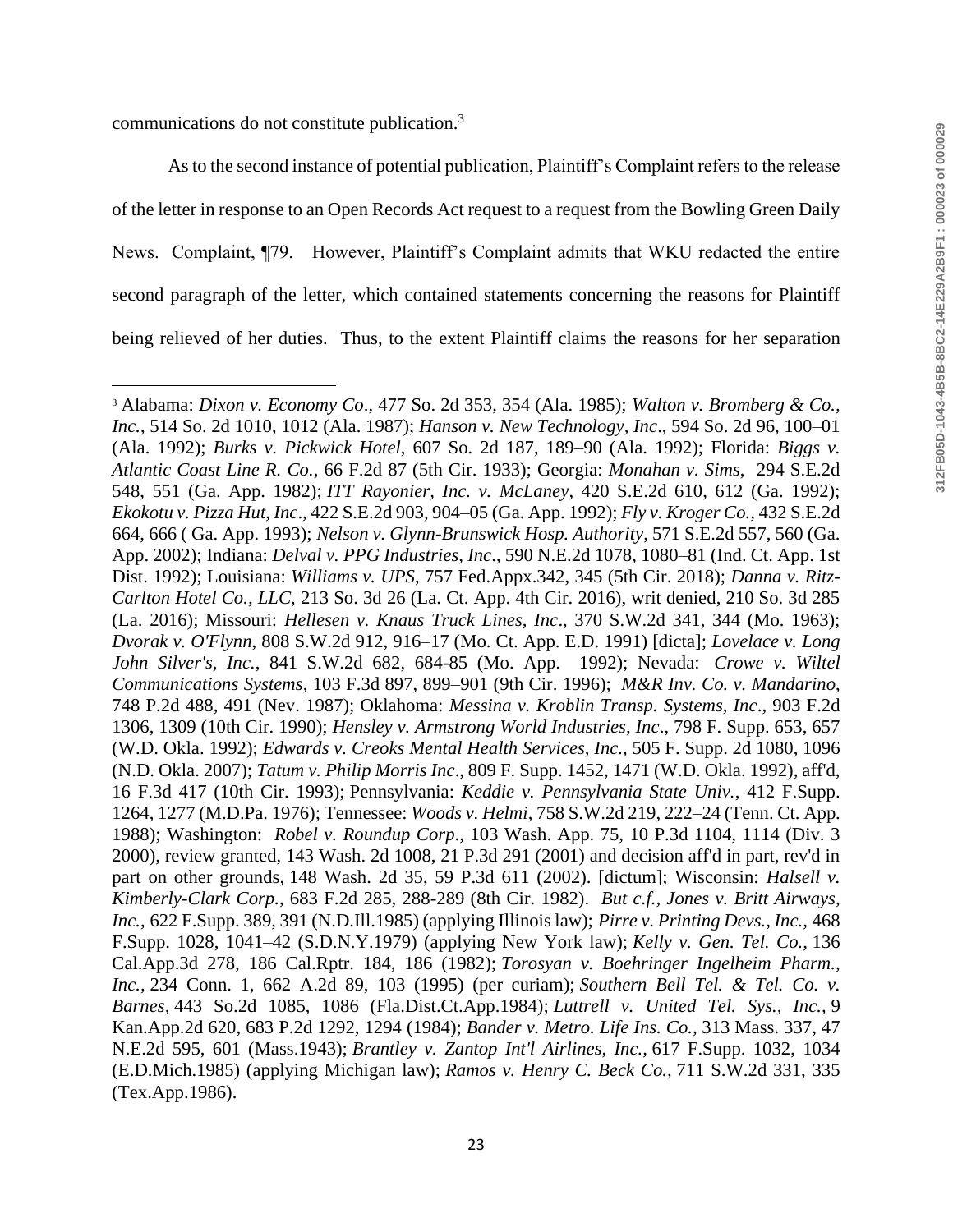placed her in a false light, Plaintiff cannot rely upon the production of the letter *in a redacted format* in response to the Open Records Act as publication of those statements. To the contrary, the redaction indicates that WKU actively made attempts to protect Plaintiff's privacy and the reasons for her separation from public view. Without factual allegations establishing publication to a third party, Plaintiff's cause of action for false light fails as a matter of law.

Finally, WKU is entitled to governmental immunity as to Plaintiff's false light claim. As noted, WKU is a state agency entitled to governmental immunity. The immunity afforded to WKU extends to intentional torts, including claims for defamation and false light. *See Dietz v. Bolton*, 2013 WL 1919562, at \*13 (Ky. App. May 10, 2013) (affirming dismissal of defamation and false light claims against Louisville Metro Government arising from statements made during press conference). *See also Com. v. Samaritan All., LLC*, 439 S.W.3d 757, 763 (Ky. App. 2014) (holding governmental immunity applies to intentional torts).

## **I. The Falsification of Business Records Claim Against WKU Fails to State a Claim upon which Relief May Be Granted**

KRS 446.070 "creates a private right of action in a person damaged by another person's violation of any statute that is penal in nature and provides no civil remedy, if the person damaged is within the class of persons the statute intended to be protected." *Hargis v. Baize*, 168 S.W.3d 36, 40 (Ky. 2005). In order to successfully plead a negligence *per se* claim, Plaintiff must therefore allege sufficient facts to establish a violation of the statute. Here, Plaintiff's claim for falsification of business records pursuant to KRS 517.050 fails because she does not allege facts sufficient to show a violation of the statute.

Specifically, KRS 517.050(1) requires that a person falsifying business records do so with an intent to defraud. As interpreted, "intent to defraud" requires the plaintiff to establish the six elements of fraud, which includes establishing a *material* representation made with an intent to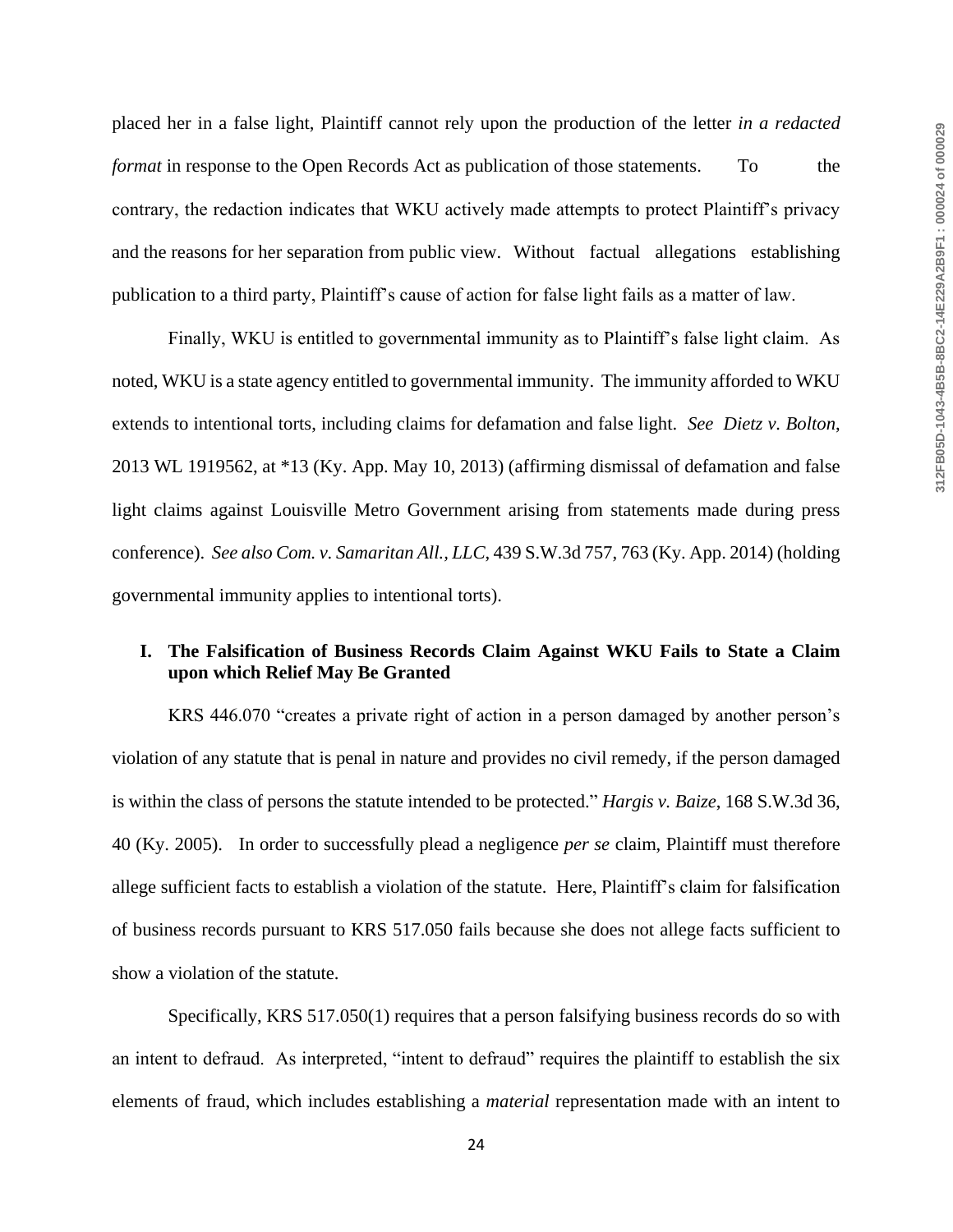induce detrimental reliance by the defrauded party. *See Fleming v. Flaherty & Collins, Inc.*, 529 Fed.Appx. 654, 659 (6th Cir. 2013). Thus, even if a plaintiff can establish a record contains false or incorrect information, she cannot prove a violation of KRS 517.050 unless she also establishes the false or incorrect information pertained to a material matter, was intended to induce some action, and in fact induced the action to the detriment of the plaintiff.

Here, Plaintiff alleges that the business records that were purportedly falsified relate to the "Request to Modify a Position" in WKU's Interview Exchange system and the Electronic Personnel Action Form. Complaint, ¶¶49-51. Even assuming the information entered onto these forms was correct, Plaintiff fails to allege how that information was material. As recognized in *Fleming*, merely alleging that a false entry was made is insufficient unless it is accompanied by an explanation of how the misrepresentation was material to inducing some action. 529 Fed. Appx. At 659. Further, Plaintiff fails to indicate that WKU intended for her to rely upon the information submitted in the forms or that in fact relied upon the information. In fact, the only intent she alleges that WKU had relating to the alleged falsification was to retaliate against her by "diminishing [her] status, humiliating and embarrassing her…" Complaint, ¶52.

Finally WKU is entitled to governmental immunity as to Plaintiff's negligence *per se* claim. Specifically, KRS 446.070 does not constitute a legislative waiver of governmental immunity. *See Clevinger v. Bd. of Educ.*, 789 S.W.2d 5, 9 (Ky. 1990) (KRS 446.070 does not constitute a waiver of sovereign immunity); *see also Dep't of Nat. Res. v. Adkins*, 2013 WL 5524138, at \*1 n.2 (Ky. App. Oct. 4, 2013) ("KRS 446.070 does not constitute a broad waiver of sovereign immunity[ ]"). As a result, Plaintiff's negligence *per se* claim, like any other tort, is subject to governmental immunity.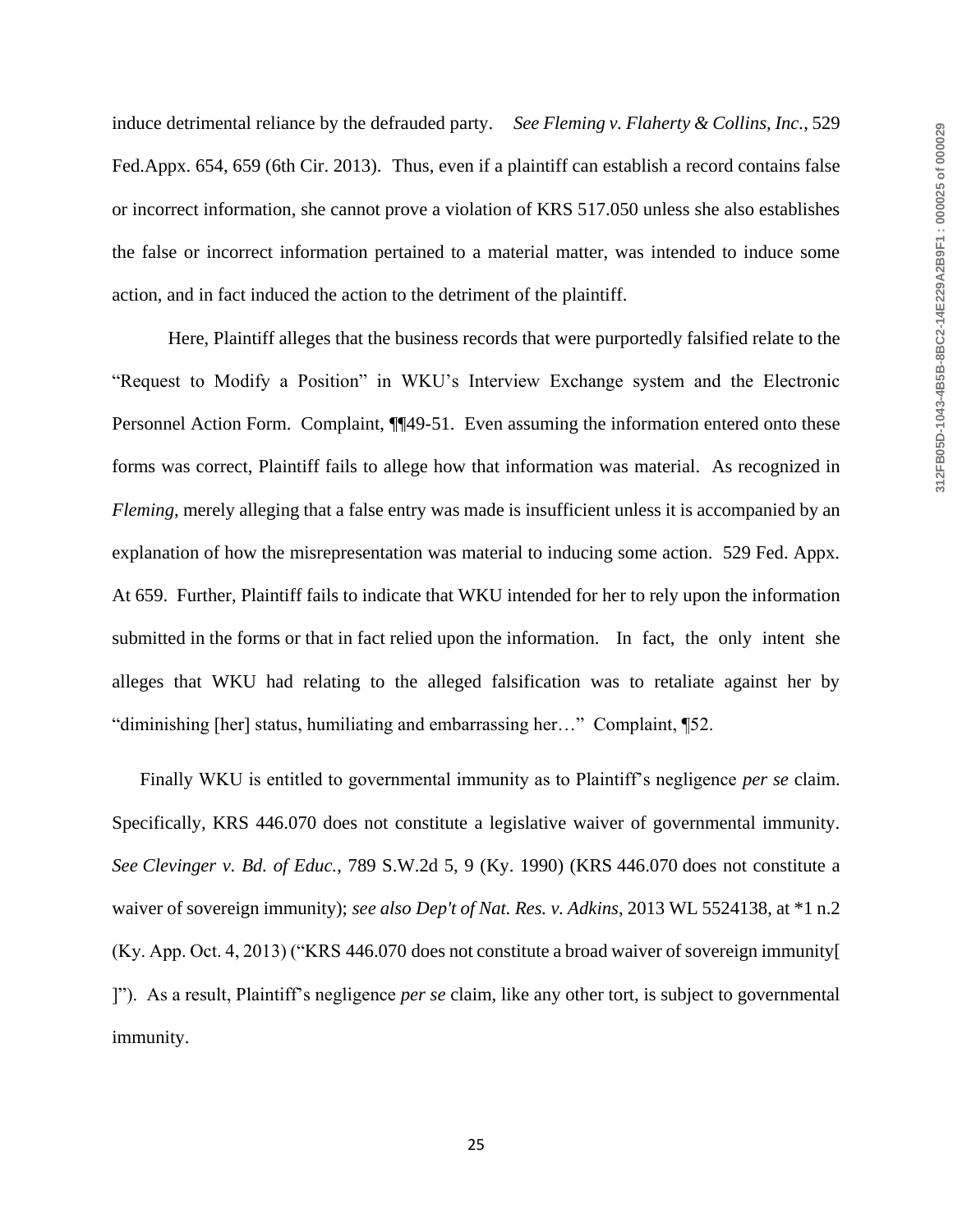#### **J. The Intentional Infliction of Emotional Distress Claim Against WKU Fails to State a Claim upon which Relief May Be Granted**

To establish a claim of intentional infliction of emotional distress, "the plaintiff must prove the following elements: [t]he wrongdoer's conduct must be intentional or reckless; the conduct must be outrageous and intolerable in that it offends against the generally accepted standards of decency and morality; there must be a causal connection between the wrongdoer's conduct and the emotional distress and the distress suffered must be severe." *Osborne v. Payne*, 31 S.W.3d 911, 913-914 (Ky. 2000). In order for conduct to be considered "extreme and outrageous" it must be "so outrageous in character, and so extreme in degree, as to go beyond all possible bounds of decency...." *Humana of Kentucky, Inc. v. Seitz,* 796 S.W.2d 1, 3 (Ky.1990).

The question of whether the defendant's conduct is "outrageous" is a question of law. *Stringer v. Wal-Mart Stores, Inc.*, 151 S.W.3d 781, 788-789 (Ky. 2004) ("[I]t is for the court to determine, in the first instance, whether the defendant's conduct may reasonably be regarded as so extreme and outrageous as to permit recovery."). In making this determination, Kentucky courts have explained that:

It has not been enough that the defendant has acted with an intent which is tortious or even criminal, or that he has intended to inflict emotional distress, or even that his conduct has been characterized by "malice," or a degree of aggravation which would entitle the plaintiff to punitive damages for another tort. Liability has been found only where the conduct has been so outrageous in character, and so extreme in degree, as to go beyond all possible bounds of decency, and to be regarded as atrocious, and utterly intolerable in a civilized community.

*Id.* at 789 (citing Restatement (Second) of Torts § 46(1), cmt. d (1965)). In short, "major outrage is essential to the tort," and "the mere fact that the actor knows that the other will regard the conduct as insulting, or will have his feelings hurt, is not enough." *Id.* at 791–92.

As a starting point, Kentucky courts have recognized that wrongful termination of an employee "does not rise to the level of outrageous conduct required to support an IIED claim."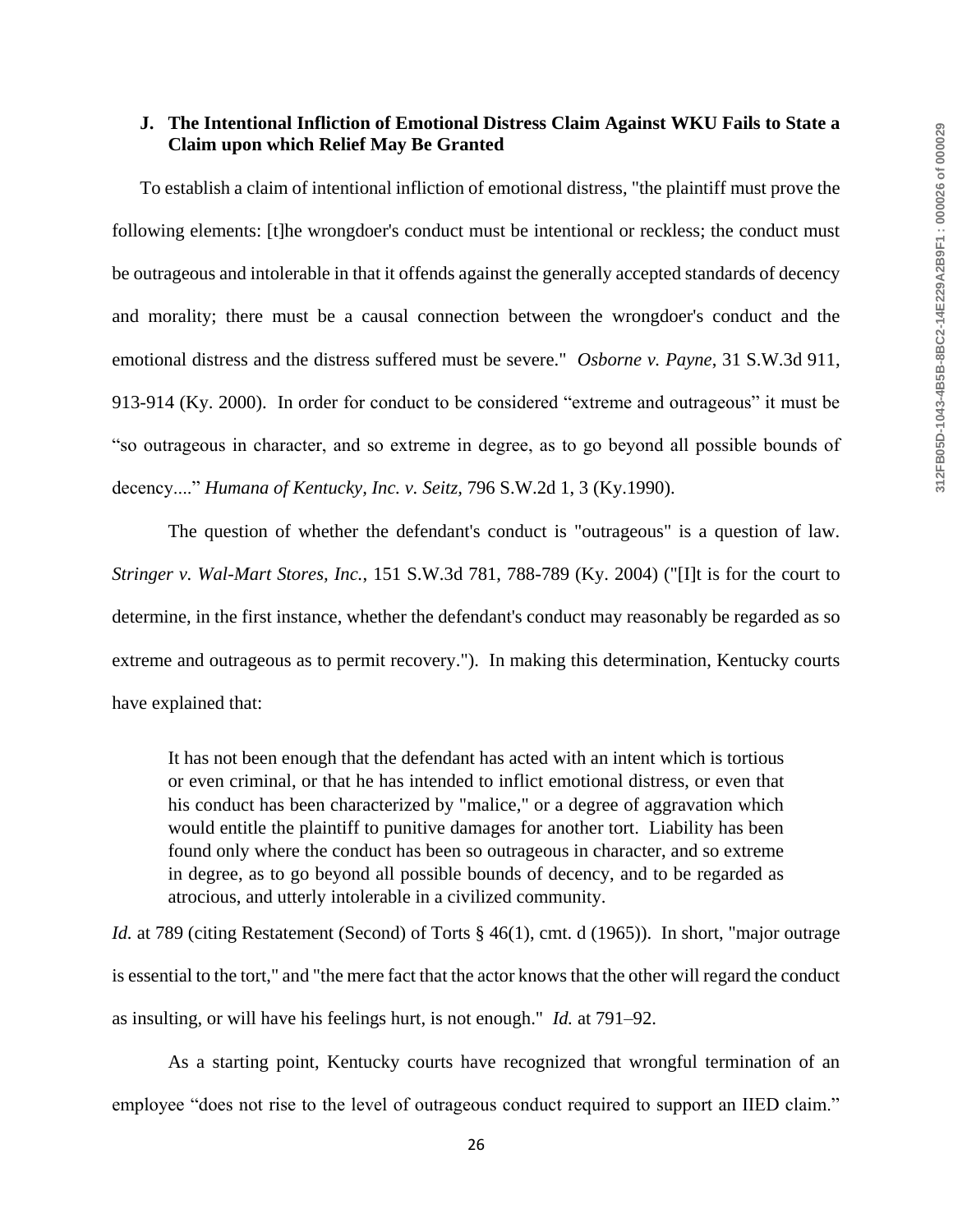*Benningfield v. Pettit Environmental, Inc.*, 183 S.W.3d 567, 572 (Ky. App. 2005). This is true even if the termination is alleged to be the result of discrimination. *Id*. (citing *Godfredson v. Hess & Clark, Inc.*, 173 F.3d 365, 376 (6th Cir. 1999). Recognizing that the level of outrageousness is very high, courts have dismissed intentional infliction of emotional distress claims in cases where the facts are much more egregious than those presented in this case. For instance, in *Humana of Kentucky, Inc. v. Seitz*, the Supreme Court of Kentucky upheld the dismissal of an intentional infliction of emotional distress case involving a stillborn child. 796 S.W.2d 1, 3-4. In *Humana*, a mother gave birth in a bedpan to stillborn infant and was immediately overcome with grief. The nurse responding to her screams told her to "shut up" and wrapped the baby in a sheet. *Id*. at 2. When the mother inquired where the nurse was taking her baby, the nurse told her "we dispose of them right here at the hospital." *Id*. While the Court described the nurse's behavior as callous, cold, and lacking in compassion and taste, the Court held the behavior was not sufficiently egregious to support a claim for intentional infliction of emotional distress. *Id*. at 3-4.

Here, Plaintiff has alleged that her separation from employment and the reasons stated for her being relieved of her duties in the letter constitute the basis of her claim. Complaint, ¶151. However, neither her separation itself or even the reasons stated for the separation amount to the outrageous and egregious conduct that is necessary to properly state a claim for intentional infliction of emotional distress. The Court, as a matter of law, is empowered to determine that these acts fail to exceed "all possible bounds of decency, and to be regarded as atrocious, and utterly intolerable in a civilized community." *Stringer*, 151 S.W.3d at 789.

Further, Plaintiff has not alleged that the emotional distress which she allegedly suffered was "severe." As Kentucky courts have explained, "severe emotional injury occurs where a reasonable person, normally constituted, would not be expected to endure the mental stress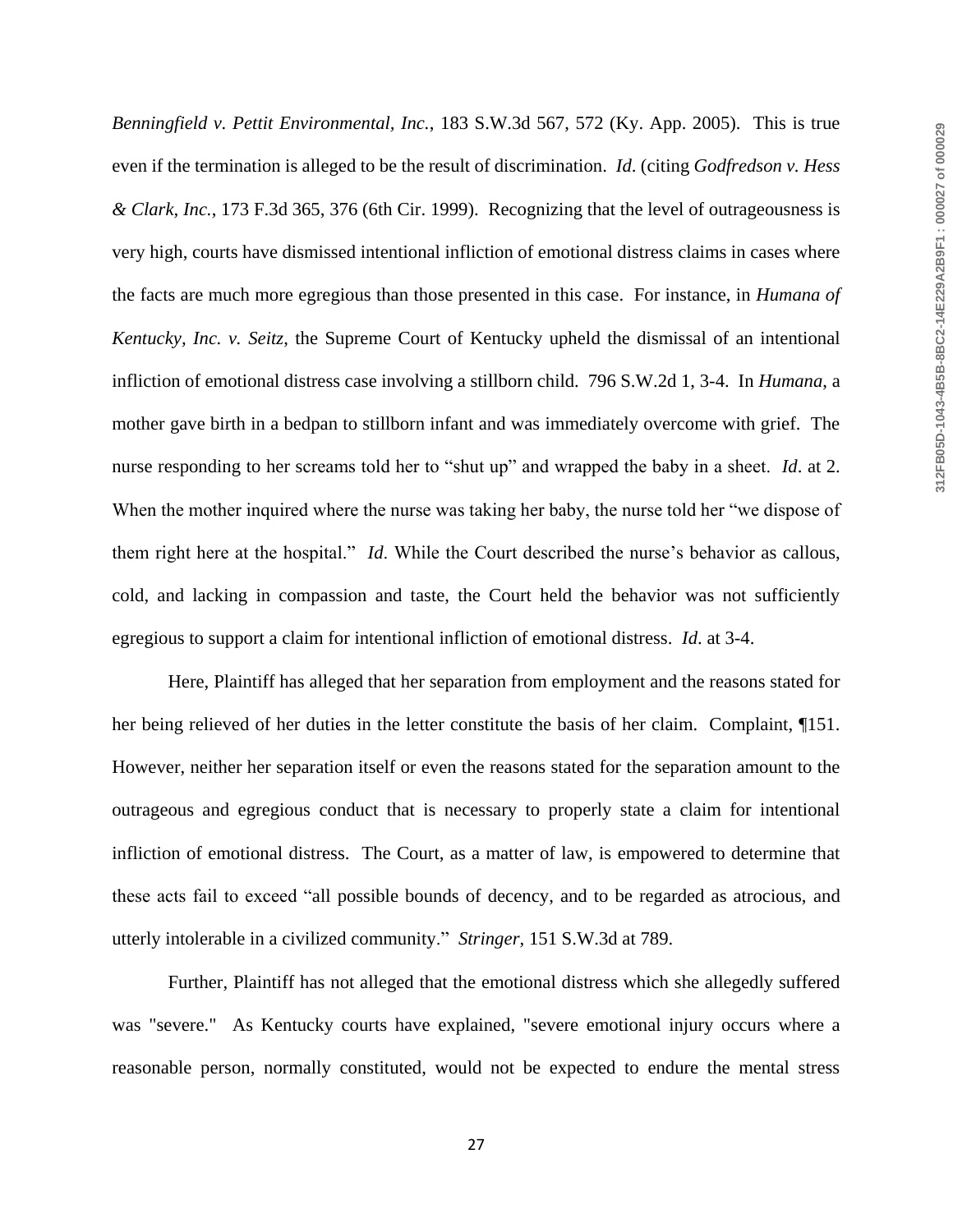engendered by the circumstances of the case." *Osborne v. Keeney*, 399 S.W.3d 1, 17 (Ky. 2012) (internal quotation marks omitted). By contrast, "[d]istress that does not significantly affect the plaintiff's everyday life or require significant treatment will not suffice." *Id.* In her Complaint, Plaintiff nowhere makes any allegation related to the severity or seriousness of her alleged emotional distress. Accordingly, Plaintiff's Intentional Infliction of Emotional Distress Claim fails as a matter of law. Finally, like Plaintiff's other tort claims, WKU is entitled to governmental immunity on Plaintiff's intentional infliction of emotional distress claim.

#### **CONCLUSION**

Plaintiff Deborah Tomes Wilkins' Complaint should be dismissed for failing to state claims against WKU for breach of contract, protected activity, fraud, tortious interference with a contractual relationship, invasion of privacy – false light, falsification of business records and intentional infliction of emotional distress. For the reasons fully stated within this memorandum, Counts 1, 4, 6, 7, 8, 10, 11, and 13 of Plaintiff's Complaint should be DISMISSED.

Respectfully submitted,

/*s/ R. Gregg Hovious* R. Gregg Hovious Jennifer M. Barbour MIDDLETON REUTLINGER 401 S. Fourth Street, Suite 2600 Louisville, Kentucky 40202 Ph: (502) 584-1135 [ghovious@middletonlaw.com](mailto:ghovious@middletonlaw.com) [jbarbour@middletonlaw.com](mailto:jbarbour@middletonlaw.com) *Counsel for Defendant WKU*